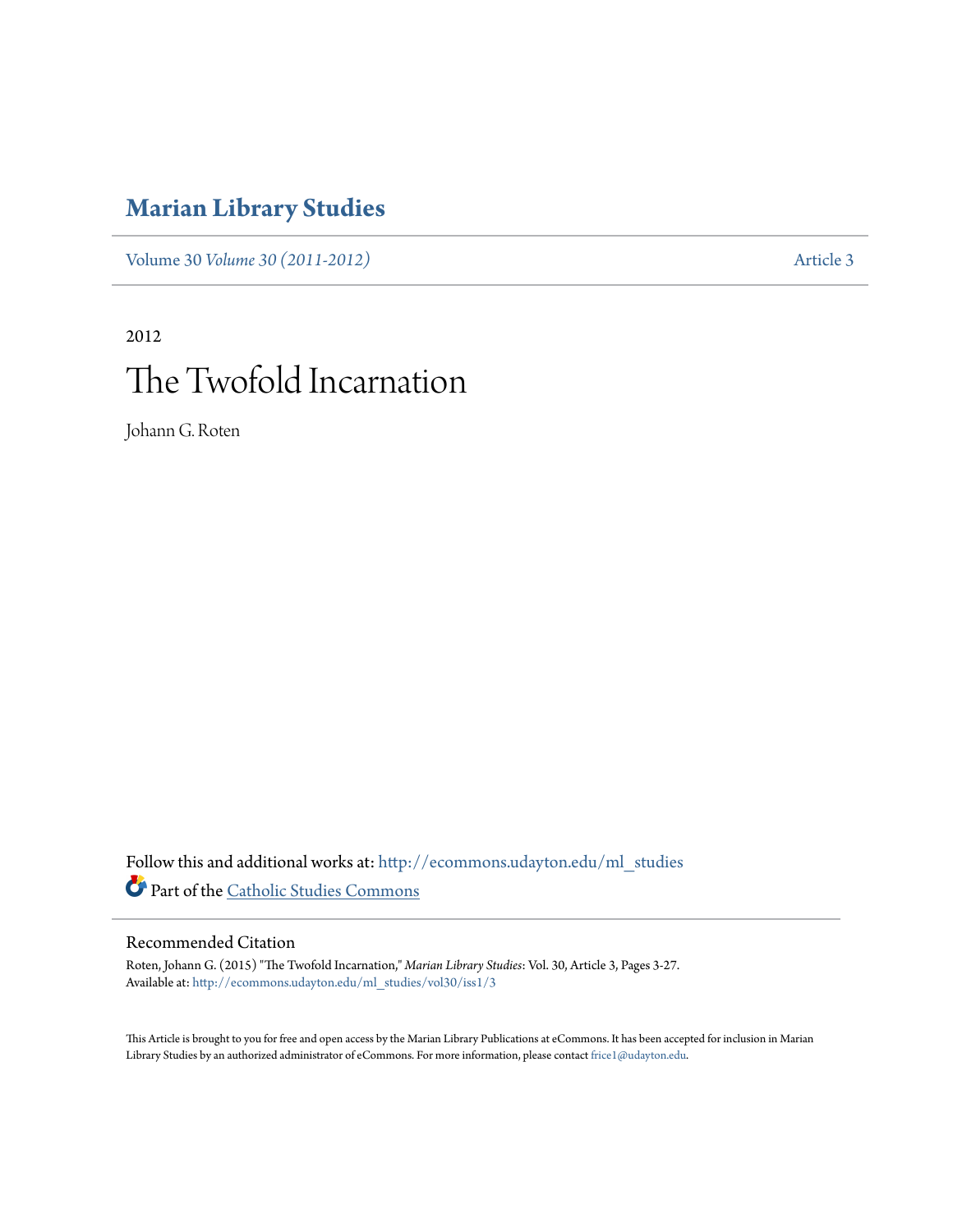### **THE TwoFOLD** INCARNATION

The present issue of *Marian Library Studies* deals in variations of the Incarnation. Incarnation is the cornerstone of Christianity. For Christianity without the Incarnation neither past nor future makes sense. The Old Testament would be an empty promise, Redemption a hoax, and eschatology the paradise of agnostics. Thus, the following reflections and contributions attempt to foster a deeper understanding of the mystery of the Incarnation and its impact on the life of the faithful. Indeed, Incarnation is not limited to Christ's own coming into the flesh; it also entails the embodiment of his message and person in our lives. A truly incarnational trajectory of our faith leads from theology to evangelization. The bridge joining theology and evangelization is spirituality. It gives life to theology, and purpose to evangelization. The major contributions of this issue have this bridge function inasmuch as the function is not a function but a person. They all deal with the question of how Mary becomes instrumental to make the Incarnation of her Son a "second incarnation" for our own person. The answer to this question, a question regarding Mary's spiritual maternity, received over time a variety of answers influenced by varying cultural contexts and theological trends.

Deyanira Flores' major article on Bl. Guerric Igny's (†1157) contribution to the doctrine of Mary's spiritual maternity reconfirms the ongoing importance and reality of the double Incarnation stated by the Fathers of the Church since Origen.<sup>1</sup> According to Guerric it is important to know Christ according to the spirit, and it is Mary who describes Him to us according to the spirit. It is our sublime vocation to live according to the spirit,<sup>2</sup> and it is Mary's desire to form Christ in us. Mary's spiritual maternity is based on the Incarnation. She has given birth to our life, who is Christ. She embraces the "Only begotten of hers in all his members ... and so can be truly called Mother of all in whom she recognizes her Christ to have been formed, or in whom she knows that he is being formed. "3 It is Guerric's conviction that Mary brings us forth every day until we reach the stature of the perfect Christian, the maturity of her Son. She does it by desire and merciful solicitude. Like the Virgin Mary, we are called to conceive Christ by opening to the Word of God. God comes to us as a tender child

1 Hom in Lucam 22,1: PG 13, 1857 B-C.

3 I Assumption.

<sup>2</sup> Rom. 8:4.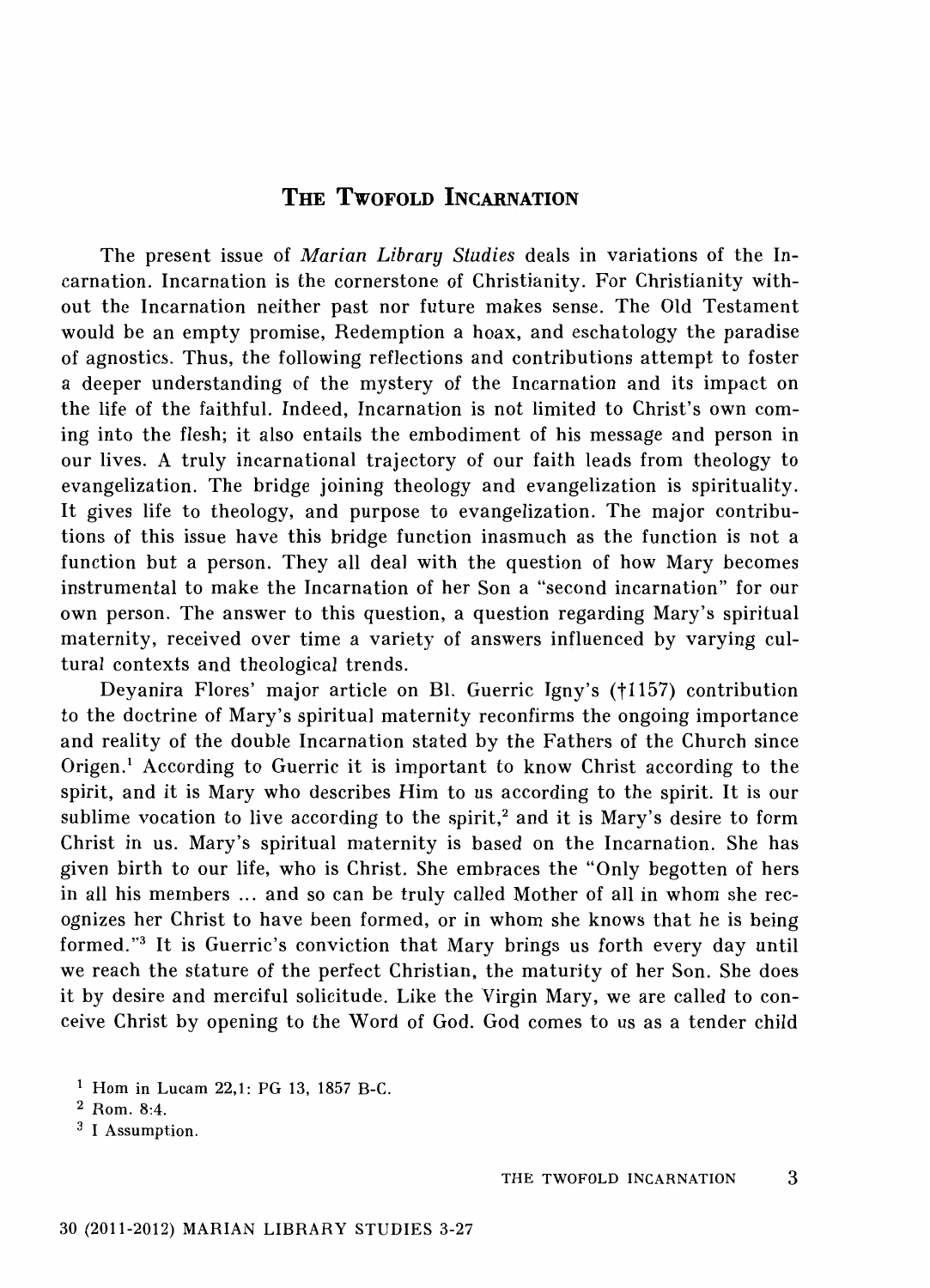that needs to grow and has to be looked after "with great vigilance and care. He has to be formed in us, just as He was formed in Mary's womb." In sum, we have to form Christ in us according to the example of His life and conduct.

Centuries later Pierre Cardinal de Berulle (1575-1629) consecrated the members of the Oratory to the contemplation of the mysteries of Jesus and Mary. Berulle's theology is characterized by an extraordinary emphasis on the Incarnation. He explored and pondered all the mysteries of the Incarnate Word and of his blessed mother. He devoted the members of the Oratory to the same work, and was convinced that the reform of the clergy would be greatly helped by a better understanding of this fundamental reality of the Christian faith. The Oratorian does not belong to himself but to Jesus and Mary, and Berulle proposes the relation to Jesus and Mary as a marriage *(alliance).* The relation to Jesus and Mary is preceded by an even deeper relationship between Jesus and Mary. Mary should never be separated from Jesus, so Bérulle, "in honor of the connection *(liaison)* she has with her Son God as Mother."<sup>4</sup> Both Son and mother are inextricably united in the mystery of the Incarnation and have to be honored together. The following article by Fr. Vincent Vasey (1916-1985) explores the association between Jesus and Mary. In an article about "Mary in the Doctrine of Bérulle on the Mysteries of Christ,"<sup>5</sup> Vasey quotes Guitton about Berulle's theology: "No one has ever worked more to bring together all truths, illuminating each single truth by the others and the ensemble of truths illuminating each order of reality by other orders .... "6 In the conclusion of the same article Vasey quotes: "Berulle's Mariology ... rests in the great tradition of studying Mary, not apart, but always in relation. She is related to Jesus, to the persons of the Trinity, to the Church, to individual members of the Church."<sup>7</sup> The same relationality is underpinning Vasey's contribution to this issue of *Marian Library Studies.* Grounded in the reality of Incarnation it highlights Mary's dependency and sovereignty. All the states and nature of the Virgin seem founded in this double disposition of relation. It follows from this double relationality that Mary has the right and power to give Jesus to souls.

Like a red thread the Incarnation runs through many and varied forms of spirituality, old and recent ones. The third contribution to this issue examines the place of Mary in the beginnings of the Catholic Charismatic Renewal (1971- 1978). CCR developed out of the desire and experience of Catholics eager to receive an *infilling* of the Holy Spirit able to empower and transform them. The movement was inspired initially by the vast Pentecostal awakening of the

<sup>4</sup> O.P. CXCII, 1272 (Oeuvres de Piete).

<sup>5</sup> Marian Studies, val. XXXVI, 1985, 60-80. (Hereafter cited as Vasey)

<sup>6</sup> Vasey, 80.

<sup>7</sup> Vasey, 79.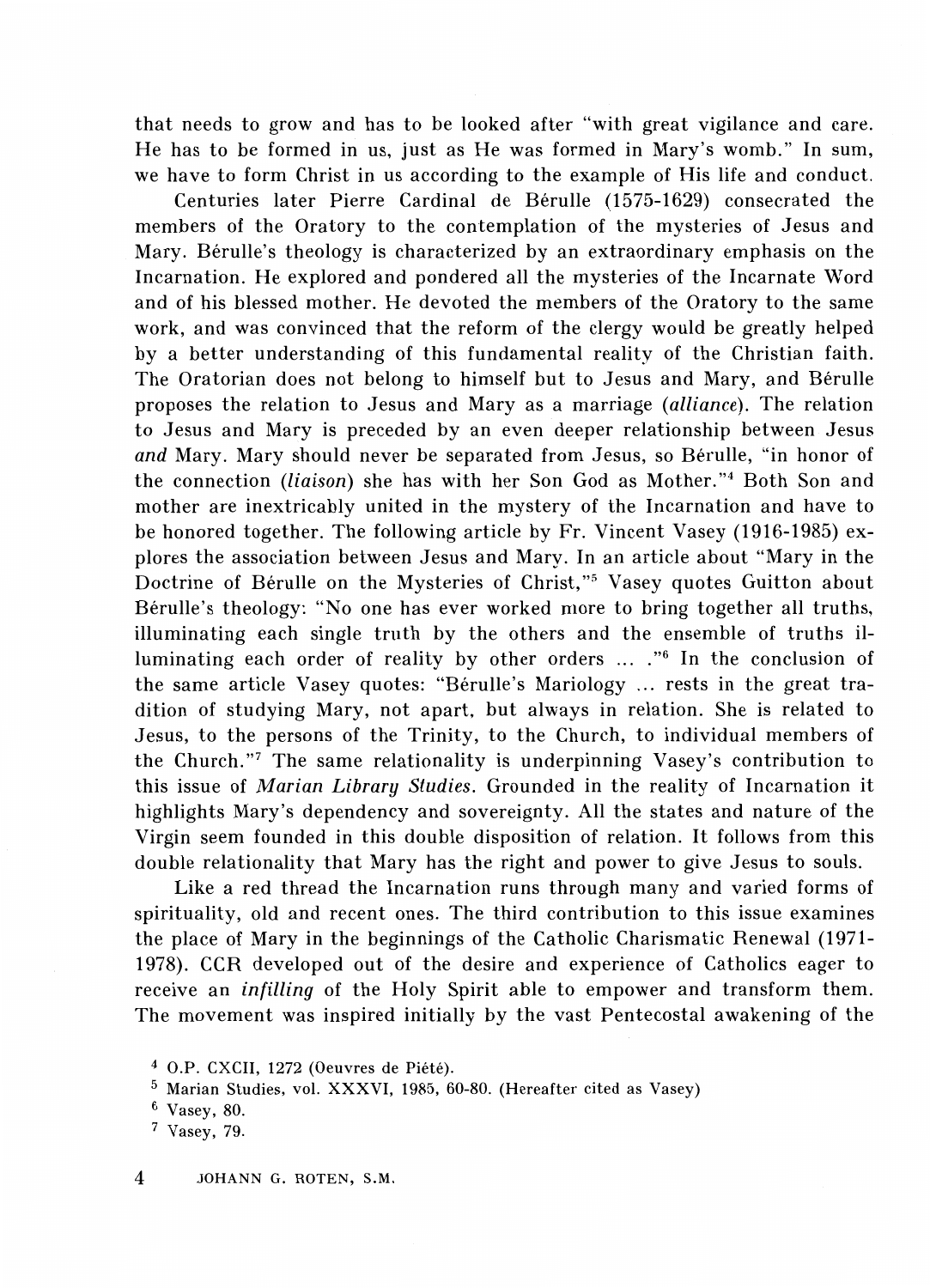1950s, of people receiving the "Pentecostal experience." The Protestant roots of this trend were not naturally compatible with a Marian coloring of the baptism in the Holy Spirit. It is not until May 1975 that *New Covenant* carries the first article on Mary; the 1973 *Pecos Benedictine* called her "The Spirit-filled Mary." Progressively, Mary is discovered as a model of faith in God's Word, and docility to the Spirit. She is also described as someone who helps people to respond more fully to the Holy Spirit. The central biblical references are those of the Annunciation and the Pentecost both closely related to the double role played by the Holy Spirit and Mary in the twofold Incarnation. Thus, this third contribution exemplifies the intimate relation between Jesus, the Spirit, and Mary highlighted already in the contributions of Deyanira Flores and Fr. Vincent Vasey.

The following reflections, thought as introduction to the three articles here presented, are a modest attempt to situate Incarnation within the context of recent Christological developments.

\*

Incarnation is one of the key words to an adequate understanding of Christianity, but it unites and separates. Incarnation presents a common denominator for the many scattered and frequently conflicting views on who Christians are and what constitutes their identity. While there are no Christians who reject Incarnation there are differing opinions about its meaning and scope. On the other hand, Incarnation drives a wedge between Christianity and some of the major monotheistic religions. How can the shining light of eternity be broken in the prism of time and space? Who can imagine the Infinite dwelling in the humble abode of finite reality? Even more disturbing is the thought of Absolute Perfection involving itself with a far from perfect world. For many re-incarnation seems to make better sense than Incarnation. It leaves God alone and concentrates on what we know best: human hardship and struggle. Re-incarnation offers redemption without making it too easy. Depending on one's life in the present, there is always a chance according to this view to attain a better form of life in the future.

Although the term *incarnation* is used by many religions to designate some presence of the divine in this world, for Christians it conveys an altogether different reality. The very center of Christian faith is more than a message of God, it is the divine messenger himself. Messenger and message blend into one. Christianity is not a religion of the book or some wisdom tradition but the religion of the person of Jesus Christ. It contrasts with other monotheistic or so-called "high" religions. Judaism, for example, remains essentially a religion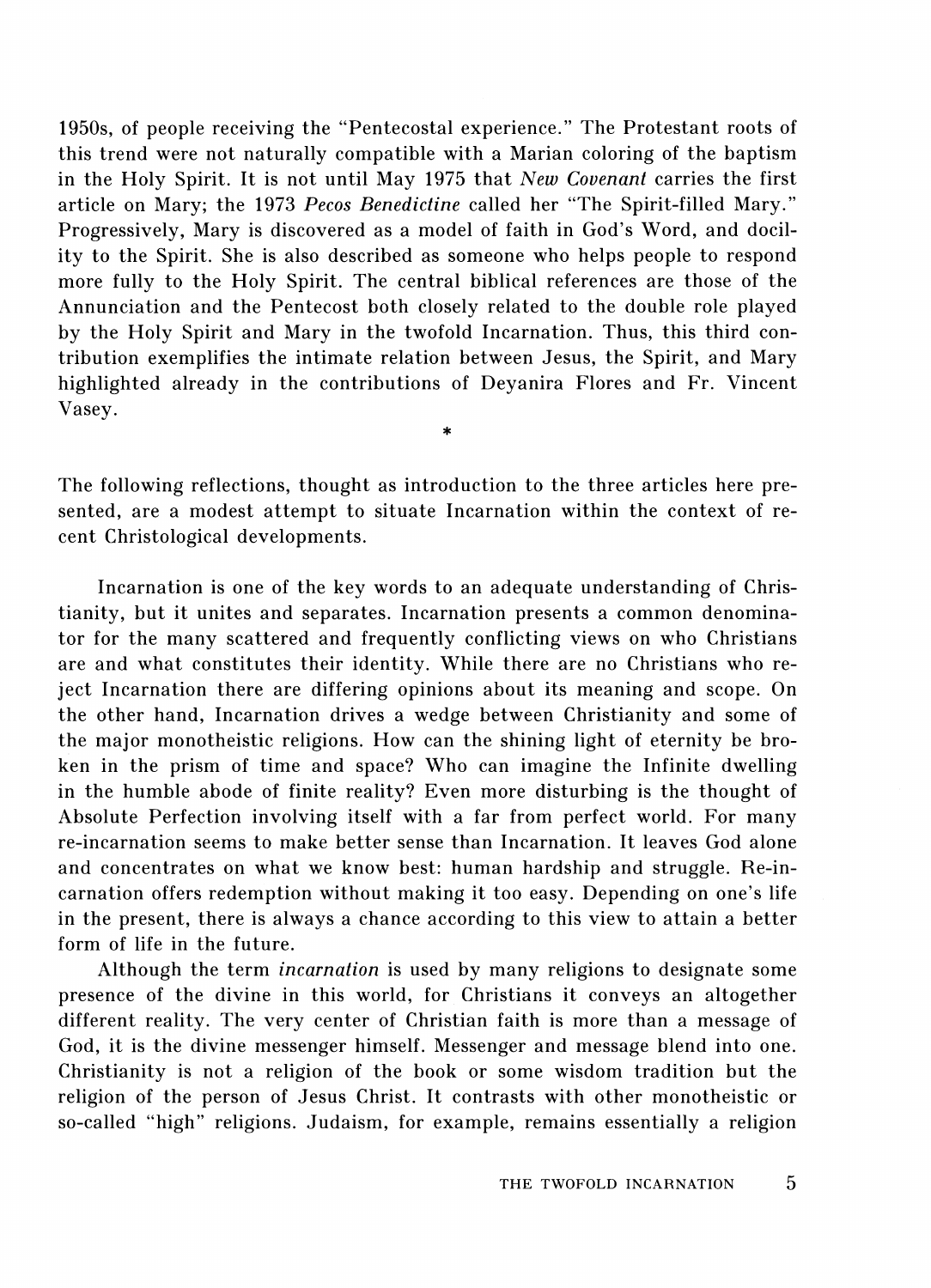of the book. For Islam, Muhammad is not "God incarnate" but the depository of the divine message, the prophet through whom God speaks. Buddhism knows innumerable incarnations of the transcendental Buddha, but, upon death, every incarnation enters Nirvana and is replaced by a new incarnation. Similarly, in Lamaism the Dalai-Lama assumes the worldly appearance of Buddha. Gautama and subsequent incarnations receive the light that allows them to show the way and act as teachers of wisdom. For Hinduism, Krishna represents Vishnu and appears repeatedly on earth to guide and instruct; for example, as Govinda in the Bhagavadgita, he teaches Arjuna in the ways of Brahma. In comparison and contrast, Christianity has something final and irreversible: "if. .. the Word had become man in Jesus Christ, it was clear that this event could not but be one and have universal, cosmic implications and repercussions. "8

#### **Experience of Salvation**

Christianity clashes with views of God and the human person where heroic self-redemption replaces *gratia gratis data.* Whereas religious philosophy from Socrates to late Platonism adhered to a God who is infinitely superior to all the apparitions found in the world, Christianity perceived God as the one who steps "forth onto the world stage as a particular and special character vis-a-vis other particular and special characters. "9 Incarnation, indeed, is in part a matter of retrospective perception. The driving force behind theological inquiry about Jesus, from Ignatius of Antioch to the first Council of Constantinople (381), is the disciples' experience of salvation. Jesus, the proclaimer of the Kingdom and a failure in the eyes of the world, had been miraculously vindicated. God raised Jesus<sup>10</sup> from the dead; he is alive<sup>11</sup> and exalted.<sup>12</sup> The New Testament's primary claim<sup>13</sup> is that Christ has been personally raised and so justified the personal authority by which he had spoken of the Kingdom. He had not only been divinely vindicated in himself, but his self-sacrifice had also been accepted by the God whom he called "Abba."<sup>14</sup> For the Jewish disciples this meant rethinking their view of the divine plan of human salvation. Divine Redemption was no longer synonymous with deliverance from Egypt, the Sinai Covenant, and entrance

<sup>8</sup> J. Dupuis, "The Uniqueness of Jesus Christ in the Early Christian Tradition," in: *Religious Pluralism,* Jeevadhara 47 (1978), 406/407.

<sup>&</sup>lt;sup>9</sup> H. U. v. Balthasar, *Theodrama II. Dramatis Personae: Man in God*, Ignatius Press 1990, 189. 10 cf. 1 Thess. 1:10; Gal. 1:1; 1 Cor. 6:14, e.a.

<sup>11</sup>Lk. 24, 15:23; Rom. 14,9.

<sup>12</sup> Phil. 2,9; Acts 2:33; Rom. 8:34; Pt. 3:22; 1 Tim. 3:16, ea.

<sup>13</sup> Particularly in 1 Cor. 15:3-5, where description (he was buried-he appeared) and explanation (he died-he was raised) complement and support each other.

<sup>14</sup> Gal. 3, 13.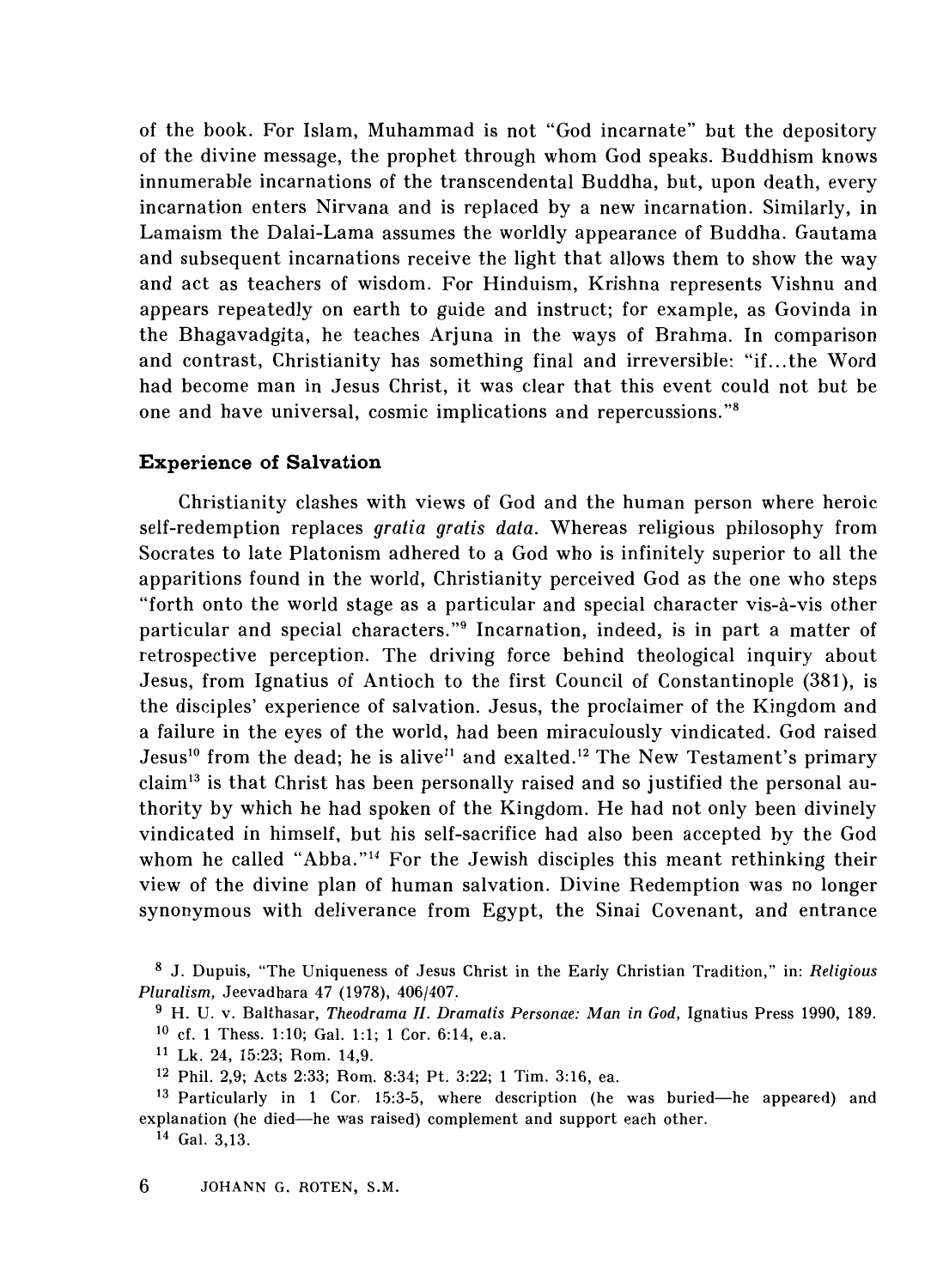into the Promised Land. Resurrection consecrated *Jesus* as the new and decisive factor of Redemption, and the disciples were faced with the disconcerting reality "that their relationship to him was determinative for their state before God here and hereafter."<sup>15</sup> This realization of salvation in and through Jesus Christ leads to the rediscovery of his person and work. All at once his words are important again. The disciples are sifting through memories in order to recapture his face and his promises. They are led to reassess their understanding of who he is and where he comes from. This is where the theological reflection about the Incarnation begins.

#### 1. *Victorious Combat*

This reflection bears many names and presents a variety of facets, but they all converge in the question: Who is this Jesus to whom we owe salvation? Raised by the Father, he must be Son of God; divine redemption would otherwise not be possible: "...if it had not been God to give us salvation we would not have received it permanently. If the human being had not been united to God, it would not have been possible to share in incorruptibility." However, in the same passage of his *Adversus Hareses,* Irenaeus insists on genuine Incarnation: "If a human being had not overcome the enemy of humanity, the enemy would not have been rightly overcome." This is what genuine mediation is all about: "that God should assume humanity and human beings offer themselves God." The Church Fathers' thinking in this regard is compensatory and symmetric. It is inspired by the Adam/Christ contrast. In Adam the human race experienced defeat; in Christ we rise up to new life. 16 Healing or redemption could not have been accomplished if Jesus Christ had not been truly and fully human. Current in the second century, this conviction finds its classical expression in the well-known words of Gregory of Nazianzus, "Quod non est assumptum non est sanatum" (What is not assumed cannot be healed).<sup>17</sup> Christ needed to take on humanity in fullness, for "if the Lord did not assume that over which death reigned, death would not have stopped from effecting his purpose, nor would the suffering of the God-bearing flesh have become our gain: he would not have slain sin in the flesh."<sup>18</sup> The battle between God and Evil rages, and as long as God does not reach deep inside the recesses of evil there can be no redemption. The redemptive battle has to be fought within human nature. For Gregory

<sup>&</sup>lt;sup>15</sup> G. O'Collins, *Christology. A Biblical, Historical, and Systematic Study of Jesus* (New York: Oxford University Press 1995), 104. The author is indebted to G. O'Collins for insights and references regarding this section. (Hereafter cited as O'Collins)

<sup>16</sup> Irenaeus, *Adv. Haer. III,* 18.7; V, 21.1, including previous references.

<sup>17</sup> Ep. 101, 32.

<sup>18</sup> Basil of Caesarea, Ep. 216, 2.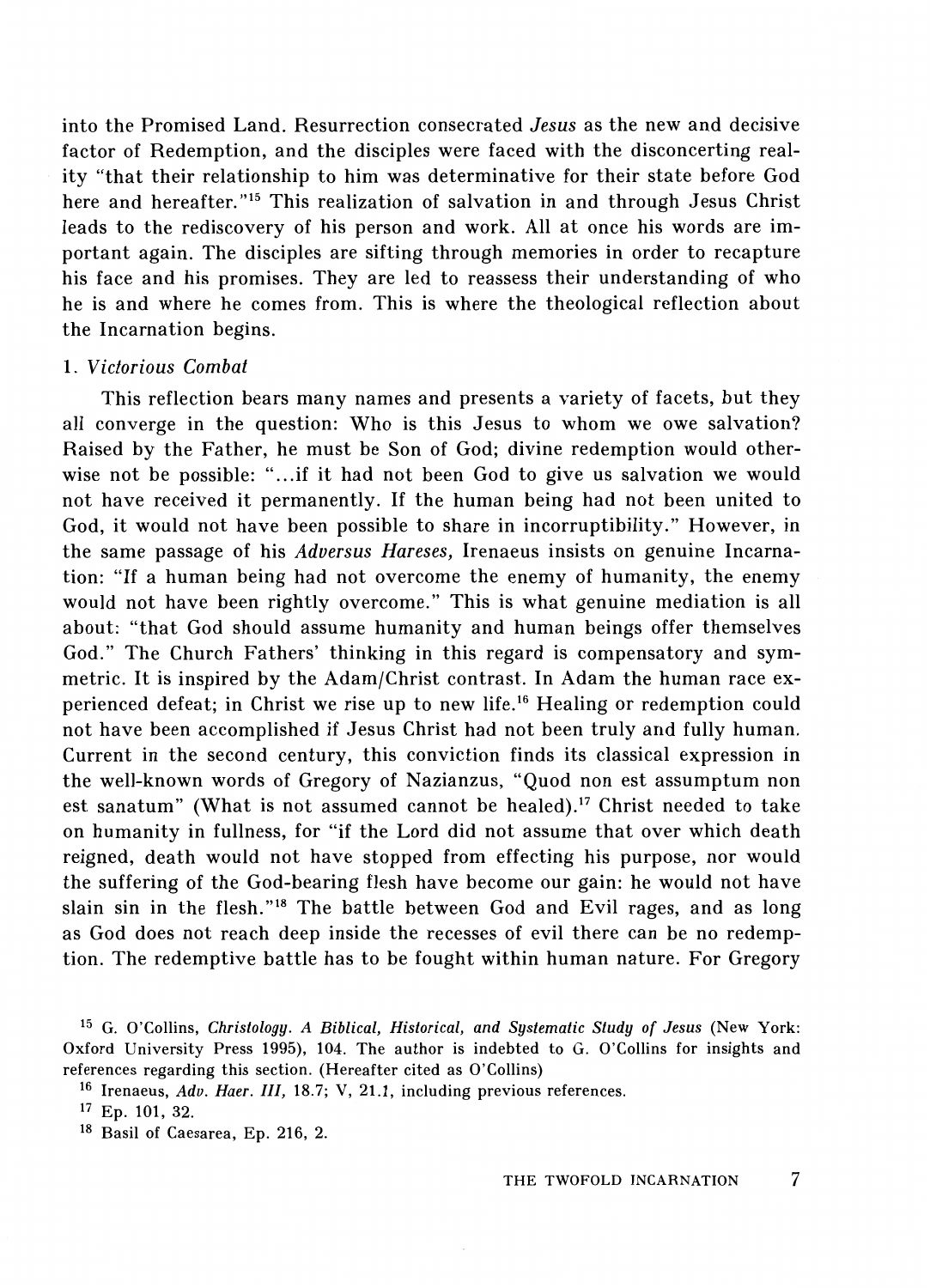the Great there were two conditions for achieving this goal: 1) The new man (Christ) had to take our old nature ("made in the likeness of sinful flesh"), and 2) the one in substance with the Father had to accept to be one in substance with the mother.<sup>19</sup>

#### 2. *Divinization*

Incarnation is not only a prerequisite to victory over the powers of evil and deliverance from sin and death,<sup>20</sup> it is also an expression of freedom and life. Functional Christology has an ontological foundation. Jesus not only took on himself what is ours he also shared with us what is his. A marvelous exchange between God incarnate and humanity takes place in the course of which we partake in his divine sonship. In the words of Irenaeus, "the Word of God became man and the Son of God the Son of Man, that man might enter into communion with the Word of God and, receiving the adoption, might become Son of God."<sup>21</sup> Athanasius points out that we are "deified" or "divinized" in this *admirabile commercium* (marvelous exchange): "He (the Word) became man that we might be divinized."<sup>22</sup> The experience of becoming godlike indicates not only a personalist but also a universalist tendency. As Vatican II stated: " ... by his Incarnation the Son of God in some sort united himself to every man;"<sup>23</sup> he encompasses the whole of Creation transforming it into a "new creation," thus establishing an unbreakable bond between Creation and Redemption. The latter observation was already formulated by Athanasius, for whom it was through the same Word that God created at the beginning and effected human renewal in the New Creation. 24 Later centuries lost sight of the experience of salvation as a "wonderful exchange" in which the Incarnation of the second person of the Trinity brought divinization. The language of soteriology settled either on Christ's victorious combat against evil and/or explains salvation as an act of ransom (paid to the devil) to set us free.<sup>25</sup> With Anselm and subsequent Western theology, Redemption centers on a model of satisfaction drawn from both Roman law and feudal practice in Western Europe.

However, the two foundational experiences of salvation here described ("victorious combat" and "divinization") are firmly rooted in Incarnation. Whether experienced as freedom from sin or new life in God, salvation is un-

25 See sources in Scripture: 1 Pt. 1:18; Gal. 3:13; 1 Cor. 6:20.

<sup>19</sup> Gregory the Great, Ep. 31, 2.

<sup>20</sup> See e.g. Mk. 3:27; Jn. 16:33; 1 Cor. 15:24-26, Col. 2:14-15.

<sup>21</sup> *Adv. Haer.* III, 19.1.

<sup>22</sup> *De Inc. Verbi,* 54 (Known to us in His works, we recognize in them His deifying mission).

<sup>23</sup> GS, 22.

<sup>24</sup> *Delnc. Verbi,* 1.14.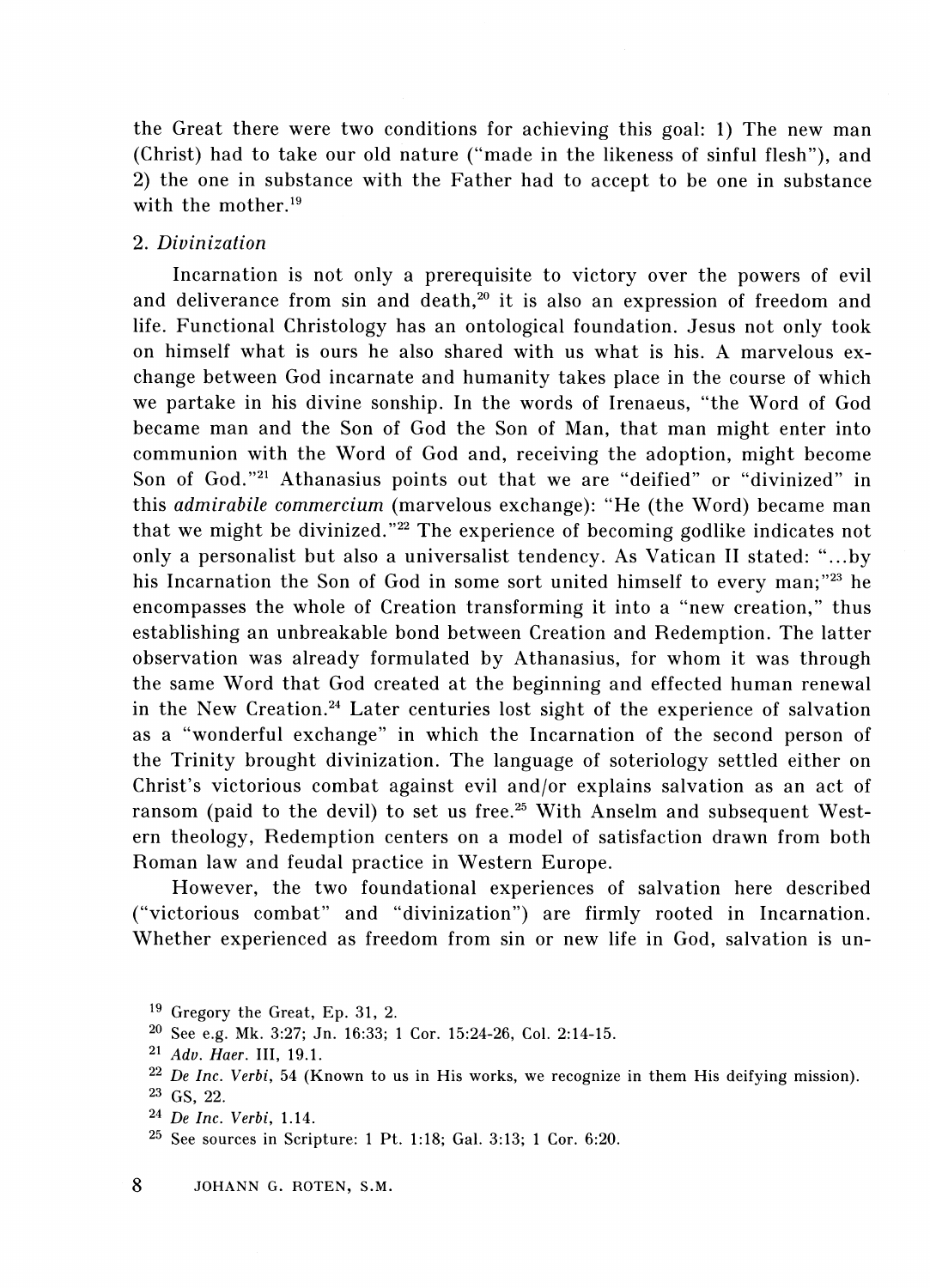derstood as descending Christology, meaning that in the man Jesus God has taken a human face.<sup>26</sup> In the person of Jesus Christ we encounter God humanized and not man divinized. "The Incarnation is an event of which God is the source and agent:lt is God's becoming human; not a human being made into God. The authentic humanization of God in Jesus Christ is at once the foundation of God's self-communication to humankind and the revelation to it of the mystery of God.<sup>27</sup>

#### **Theological Approximations**

Incarnation and the humanity of Jesus Christ stand and fall with their rootedness in soteriology. In order to be what he is for us (soteriology) he needed to be who he is: the Son of God. In the beginning, Christ's divinity presented a lesser problem. It is the discussion on his true humanity, his coming "in the flesh," $28$  that led to the first heresies (e.g., gnostic docetism). Indeed, how do we put into words the event and the reality of authentic Incarnation?

#### 1. *Variations on Incarnation*

There were many attempts but none of them without at least some danger of ambiguity. Incarnation was understood as a *mingling* of humanity and divinity; it effected the mingling and uniting of God and man.<sup>29</sup> However, as Tertullian points out, the union of humanity and divinity does not entail a mixture.<sup>30</sup> Used by some (Cappadocian Fathers) and rejected by others (Cyril of Alexandria), the "mingling" -theory would impact on the terminology of Chalcedon as a warning against medley and jumble. Other early explanations of the Incarnation are more solidly grounded in Scripture. The letter to Titus, for example, refers to the *appearing* of Christ,<sup>31</sup> meaning that he manifested himself in human appearance, but this passage could also be interpreted in a Docetic sense as mere appearance. Similarly, the image of *indwelling* was borrowed from Scripture. Christ is perceived as the one in whom the fullness of God dwells embodied;<sup>32</sup> in the words of Athanasius, the Word of God dwells in the flesh as in a temple.<sup>33</sup> Cyril of Alexandria argued against this formulation of the Incar-

26 See Jn. 14:9.

27 J. Dupuis, *Who Do You Say I Am? Introduction to Christology,* (New York: Orbis, 1994), 91. (Hereafter cited as Dupuis)

 $28$  1 Jn. 4:2-3.

<sup>29</sup> Irenaeus, *Adv. Haer. IV. 20.4.* 

<sup>30</sup> See: *Adv. Praxeam,* 27.

<sup>31</sup> Tit. 2:11.

<sup>32</sup> *Col.* 2:9.

<sup>33</sup> *Ep. Ad Adelphium,* 7.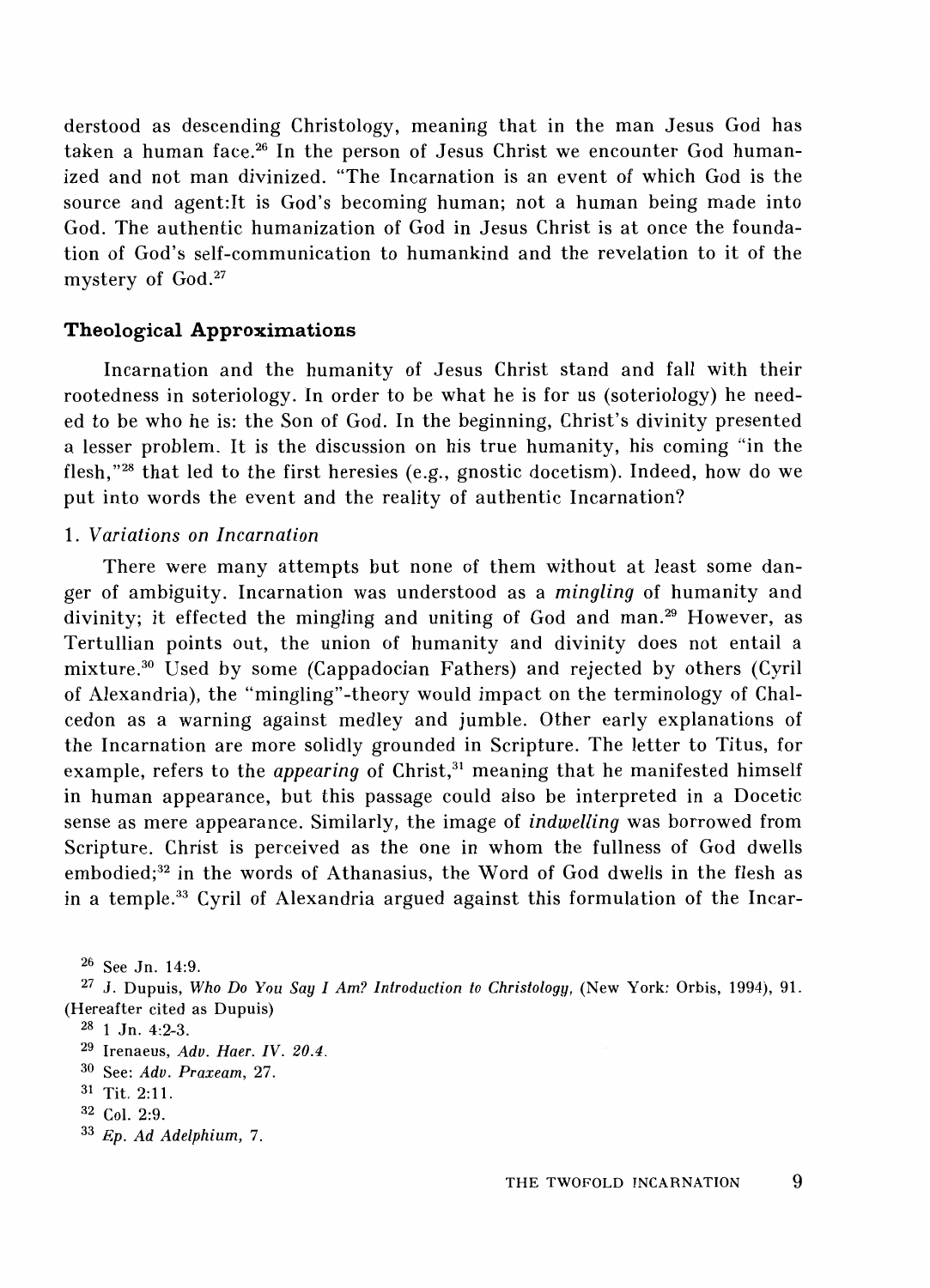nation. It suggested a possible confusion with the condition of Christians who are the temple of God in which the Holy Spirit dwells.<sup>34</sup> Still another attempt described incarnation as *clothing* the Word of God with a human nature. Athanasius, and before him Tertullian, spoke of "Putting on the flesh" or "Wearing a body,"35 Cyril of Alexandria used the expression "Putting on the flesh" to signify Christ's likeness with us in the biblical sense of a full humanity through which he could suffer.<sup>36</sup> The same Cyril denounced the Nestorians for reducing Incarnation to a "clothing thrown over" the word.<sup>37</sup>

These examples denote more than a mere struggle for words or a battle over terminology. "Mingling," "Indwelling," "Putting on the flesh" and "Human appearance"-all of these attempts to explain the Incarnation mark an early and continuous determination to present Jesus Christ as Son of God and one of us. The incarnational thrust of Christianity is not a simple downward movement where God loses himself in human reality. Christology is the never-ending struggle to present *Jesus-Christ,* and the Church confesses "that Jesus is inseparably true God and true man. He is truly the Son of God who, without ceasing to be Lord and God, became a man and our brother. "38

#### 2. *Balance of Tensions*

Early doctrinal developments intuit and develop the delicate balance between "true God" and "true man," and articulate, e.g., the double generation of the Son, born of the Father before all ages and born of the Virgin Mary in the last days.39 Slowly but surely, Patristic theologians also came to grips with the twofold mode of *being* in Jesus Christ. They call it "double consubstantiality."40 Against misinterpretations of the fourth gospel and attempts to present a divided Jesus, they insist that he was one and the same,<sup>41</sup> and proclaim the unity of Christ as subject.<sup>42</sup> Since humanity and divinity came together in the one person of the incarnate Son of God, Patristic writers attributed to one nature of Jesus Christ what in fact was proper to the other. For Ignatius of Antioch, for example, the *Son of God* was truly born and crucified.<sup>43</sup> This sense

<sup>34</sup>DS, 262.

- 35 *Ep. ad Serapionem,* 4, 14; *Adv. Praxean,* 27.
- 36 *Quod unus sit Christus,* 775 d; 766 d.
- <sup>37</sup>Ibid., 774 d.
- 38 CCC, 469.

39 DS, 301; see the development that leads from Paul to Ignatius, Irenaeus, Lactantius, Cyril of Alexandria, Leo the Great to Chalcedon.

40 See Tertullian, Nicaea, Constantinople I, and Chalcedon.

41 lrenaeus, *Adv. Haer.* III, 16.

<sup>43</sup>*Ep. Smyrn.* 1 and 2.

<sup>42</sup> DS, 301-2.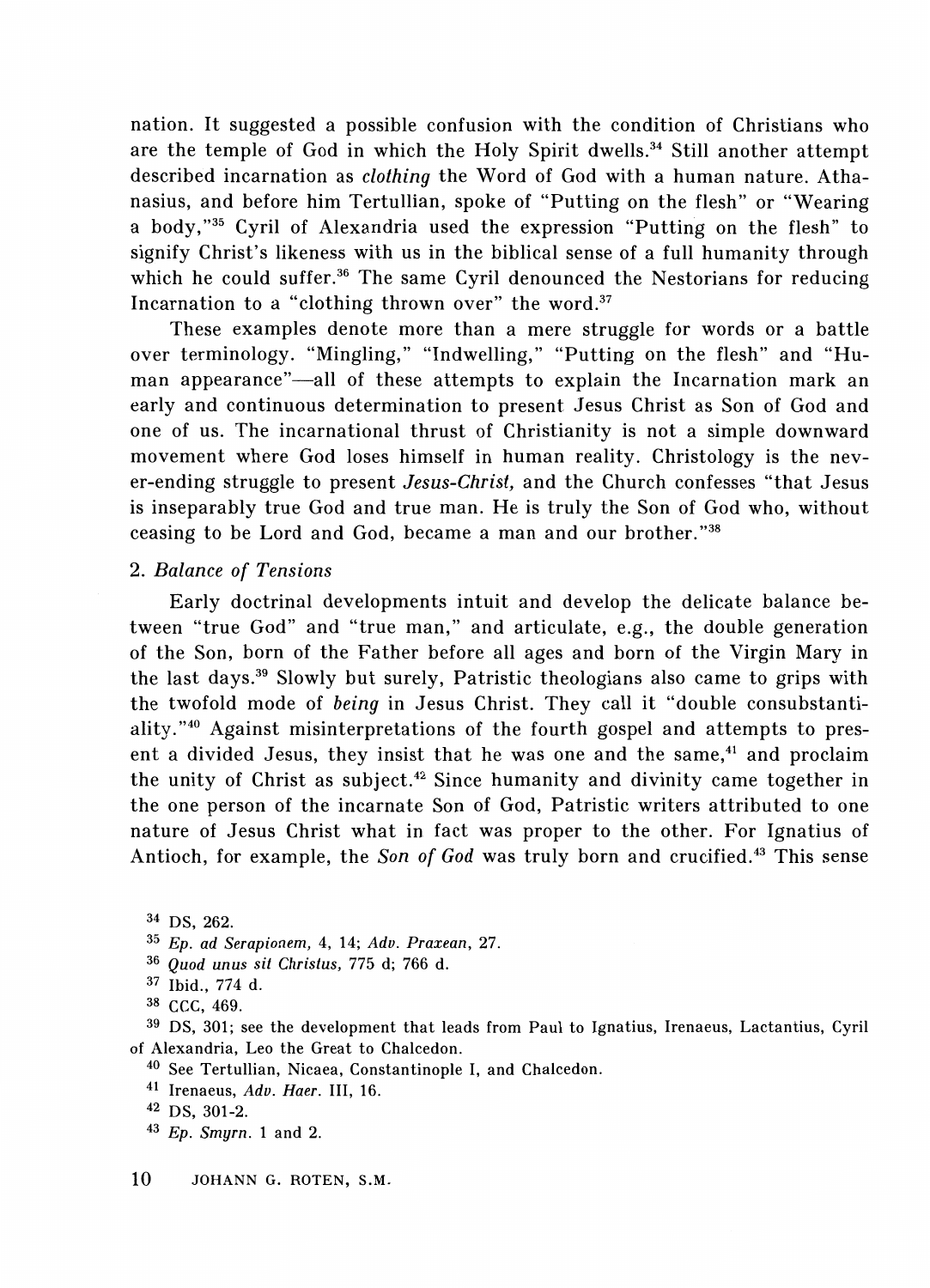of interchange of properties *( communicatio idiomatum)* was still another way of illustrating the firm belief that divinity and humanity are united in the one person of Jesus Christ.

It should not be overlooked that these attempts to capture the Incarnation in some kind of *balance of tensions,* perfected over the centuries and officially proclaimed at Chalcedon (451), focused attention on the *Person* of Jesus Christ, thus promoting an ontological Christology. Do these ontological determinations produce any redeeming quality or does Jesus Christ fall victim to the hypostatic union? This question, frequently asked in the present, amounts, in fact, to a criticism of depersonalization. The assumption of the humanity of Jesus by the Person of the Word cannot be a depersonalization. Rather it is an *impersonalization,* "inasmuch as the personhood of the Son of God is communicated to and extends to the humanity of Jesus, whereby the Son becomes truly human."44 Likewise there does not exist a rift between Jesus' Person and his work, between functional and ontological Christology. Jesus' Person is the necessary foundation for his salvific work.

#### 3. *Wisdom and Word*

Contemporary trends in Christology highlight sometimes *e contrario* (in spite of themselves) the crucial importance of Incarnation. This applies to the discussion concerning Wisdom- and/or Logos-Christology.<sup>45</sup> Among the essential contributions of the Old Testament to New Testament Christology are the terms *Wisdom* and *Word.* Both are powerful semantic vehicles to designate God's self-communication in the Christ-Event. However, classical Christologyleading up to Chalcedon and beyond-opted for *Logos* rather than *Sophia.* Sophia is the breath of God's power, it was present when he set the heavens in place. Sophia-as female figure--lives among humans. She is teacher,<sup>46</sup> lover,<sup>47</sup> central institution of Hebrew faith and master of history.<sup>48</sup> The New Testament authors use strands of this wisdom tradition to penetrate the mystery of Jesus. He is the teacher of wisdom.49 Like wisdom, he manifests the power of God's breath (glory, light, image of God).<sup>50</sup> Although endowed with cosmic significance as God's agent in this world, Christ, not unlike divine wisdom, is folly for

<sup>44</sup> Dupuis, 91.

<sup>45</sup>E. Schussler-Fiorenza, *Jesus; Miriam's Child, Sophia's Prophet: Critical Issues in Feminist Christology,* (New York: Continuum, 1995); B. Witherington, *Jesus the Sage: The Pilgrimage of Wisdom,* (Minneapolis: Fortress Press, 1994).

<sup>46</sup> Prov. 4; Sir. 1:17-20

<sup>47</sup> Sir. 6:26-28.

<sup>48</sup>Sir. 24:22-27.

<sup>49</sup> Mt. 7:28; 13:54.

<sup>50 1</sup> Cor. 1: 17-18, 24-25; 1 Col 1:15; Jn 1:9; Heb 1:3.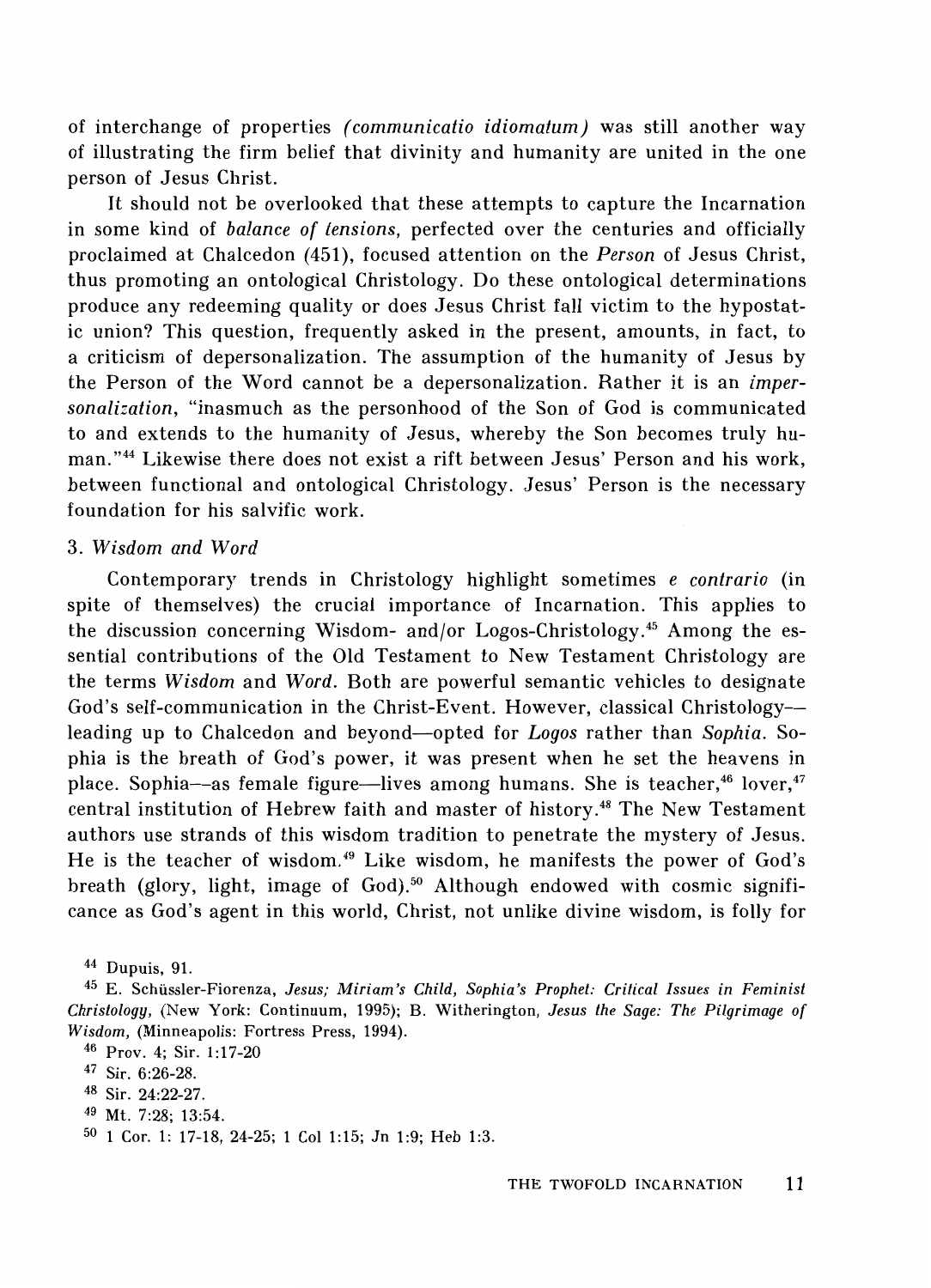the wise of this world. 51 Scripture does not attempt to identify Jesus with *Lady Wisdom*, but presents him as the wisdom of God.<sup>52</sup>

Some of these designations<sup>53</sup> come close to a simple identification between Jesus and wisdom; however, they designate God's eternal plan of salvation as it appears in Jesus Christ and not so much his person. Wisdom-Christology, or at least some relation between Jesus and wisdom, is a common topic among the early Fathers, but so is *Logos.* Like wisdom it expresses God's active power and self-revelation. It is with God from the beginning,<sup>54</sup> and as God's personified self-expression<sup>55</sup> the word has powerful and creative dynamism. It may be added that in pre-Christian Judaism *Word* and *Wisdom,* as well as *Spirit,* are near alternatives. Why then did John choose *Word* and not *Wisdom* to describe Incarnation? Earlier New Testament witnesses had prepared the way for John's prologue (Paul, Luke's Acts) by their use of *Logos* for God's revelation in Jesus Christ. More important, wisdom personified as Lady would have seemed awkward to designate a male Messiah "being made flesh." Still another reason why John preferred *Word* over *Wisdom* has to deal with a potential confusion between wisdom and law. In Hellenistic Judaism the law of Moses had been identified with Wisdom,<sup>56</sup> so that a Sophia-Christ could have suggested the Incarnation of the Torah instead of God's own Son.

Whatever the determining factor for this choice, John's option for the Logos-Christ highlights an early personalist understanding of the Incarnation. It opens the reflection on a personal pre-existence of the Logos-Son. The *Word* is, it did not become. It is the expression of divine utterance from the beginning. Coming into this world it reveals the speaker and offers heavenly knowledge, the wisdom of God. The *Word* is *of* the speaker, it was with the speaker from eternity, and makes the speaker present to the hearer. The *Word* expresses thus both identity and distinction. Identity links the *Word* to the Father in eternal pre-existence as well as in earthly apparel. Distinction, on the other hand, allows for a true coming in the flesh, human identity as Son of God and the continuous resonance of the *Word* in human history. Identity and distinction point to the realm of persons, their mode of interaction among themselves and with God. Finally, identity and distinction characterize human growth as the result of unceasing interplay between autonomy, dependence and interdependence.

51 1 Cor. 1:18-25. 52 1 Cor. 1 :24; 1 :17; 2:13. 53 Lk. 2:40; 11:49; Mk. 6:2; Mt. 11:19. 54 Gn. 1:1. 55 Wis. 18:14-16. 56 Bar. 4:1-4; Sir. 24:23.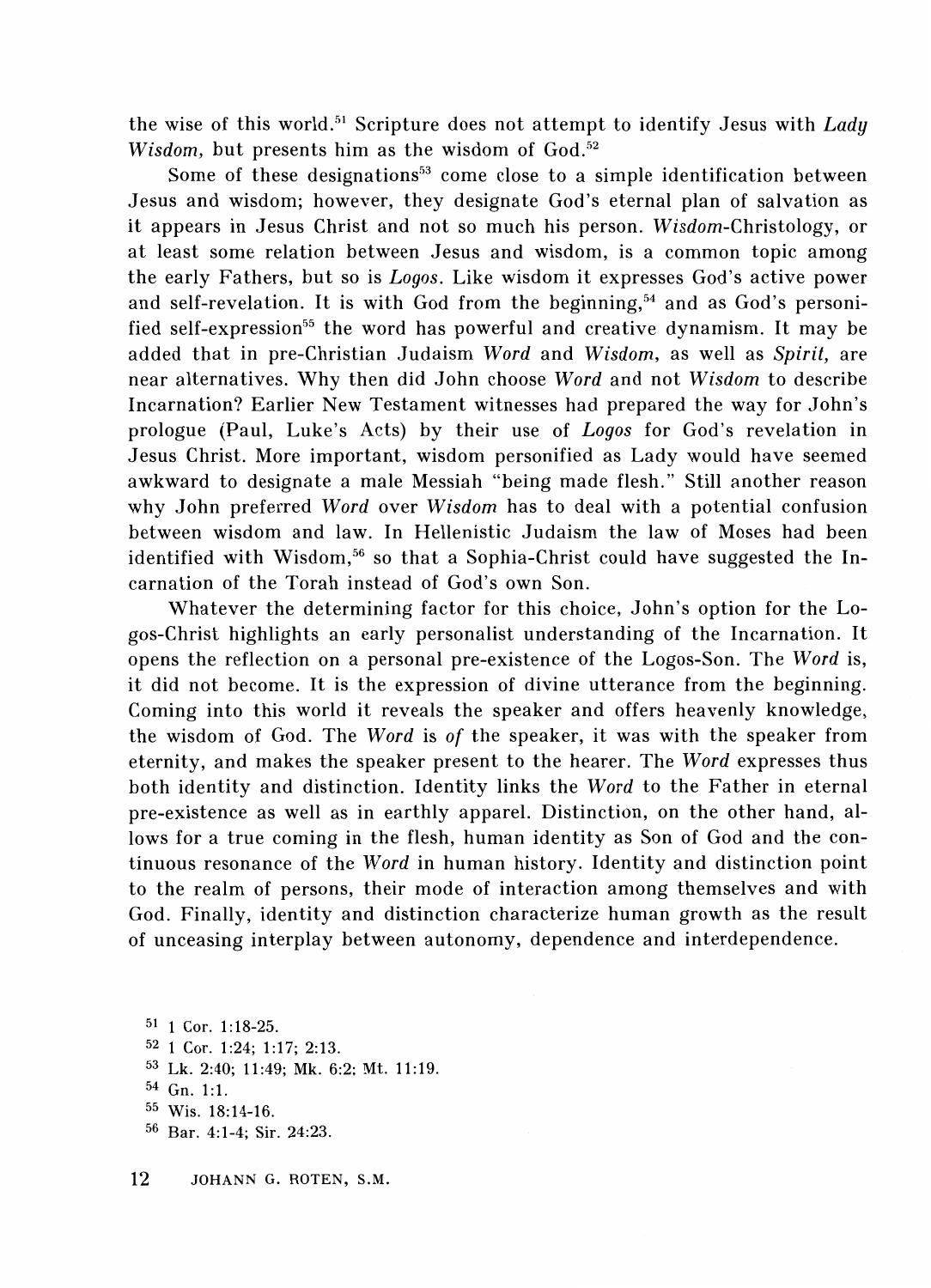The personal concretization of God's revelation finds in the Logos-Christ both expression and protection, for in Incarnation Sophia has grown into the Son of Man, the poor crucified love of God. Wisdom has received a face, a name, and a heart in Jesus our Christ. Sophia has grown taller than the cedars of Lebanon, the cypress trees on Mt. Hermon, the palm trees in Engedi, and the rose bushes of Jericho<sup>57</sup>-in Jesus Christ she becomes the tree of life eternal. Reformulating Logos-Christology in terms of Sophia-Christology does not seem to further the purpose of Incarnation understood as personal relationship between God and the human person. Sophia offers a comfortable but vague role relationship with divine numinosity. God's *Logos* in Jesus Christ extends an invitation to personal encounter which bears the name of friendship. Two people are friends because they enter as persons—with the concrete reality of their whole being—into this new challenging relationship.

#### **The Two Pillars of Incarnation**

Many are the words and images used to capture the mystery of Incarnation. They all attempt to fathom the unfathomable, the meeting and interaction between the divine and the human in the event of Incarnation. The part of the divine is played by the Spirit; the role of humanity is assumed by the courageous young woman of Nazareth. The hermeneutical key-real and not merely theoretical—is to be found in the virginal conception. Whatever theological, spiritual or poetic approximations of this mystery were coined in the past or retrieved and reformulated in the present, Incarnation stands or falls with these two pillars: the power of the Spirit and virginal conception.

#### 1. *Virginal Conception*

The focal point of Incarnation is without doubt the virginal conception. Traditional doctrine states that Mary conceived Jesus through the power of the Holy Spirit and without the cooperation of a human father. Christ's Incarnation did not follow the ordinary ways of human procreation. It was the fruit of a special intervention by the Holy Spirit.

The most common difficulty raised against a virginal conception concerns Christ's full and true humanity. If Christ did not have a human father-only a human mother-can he be truly human? Can he be one of us? The question is almost as old as Christianity and has been answered repeatedly in the sense of "totus in nostris."<sup>58</sup> The tendency to flatten the profile of Jesus Christ in order to make him as we are in every way presents a serious flaw. Not only is there

57 Sir. 24:13-14. 58 DS, 293.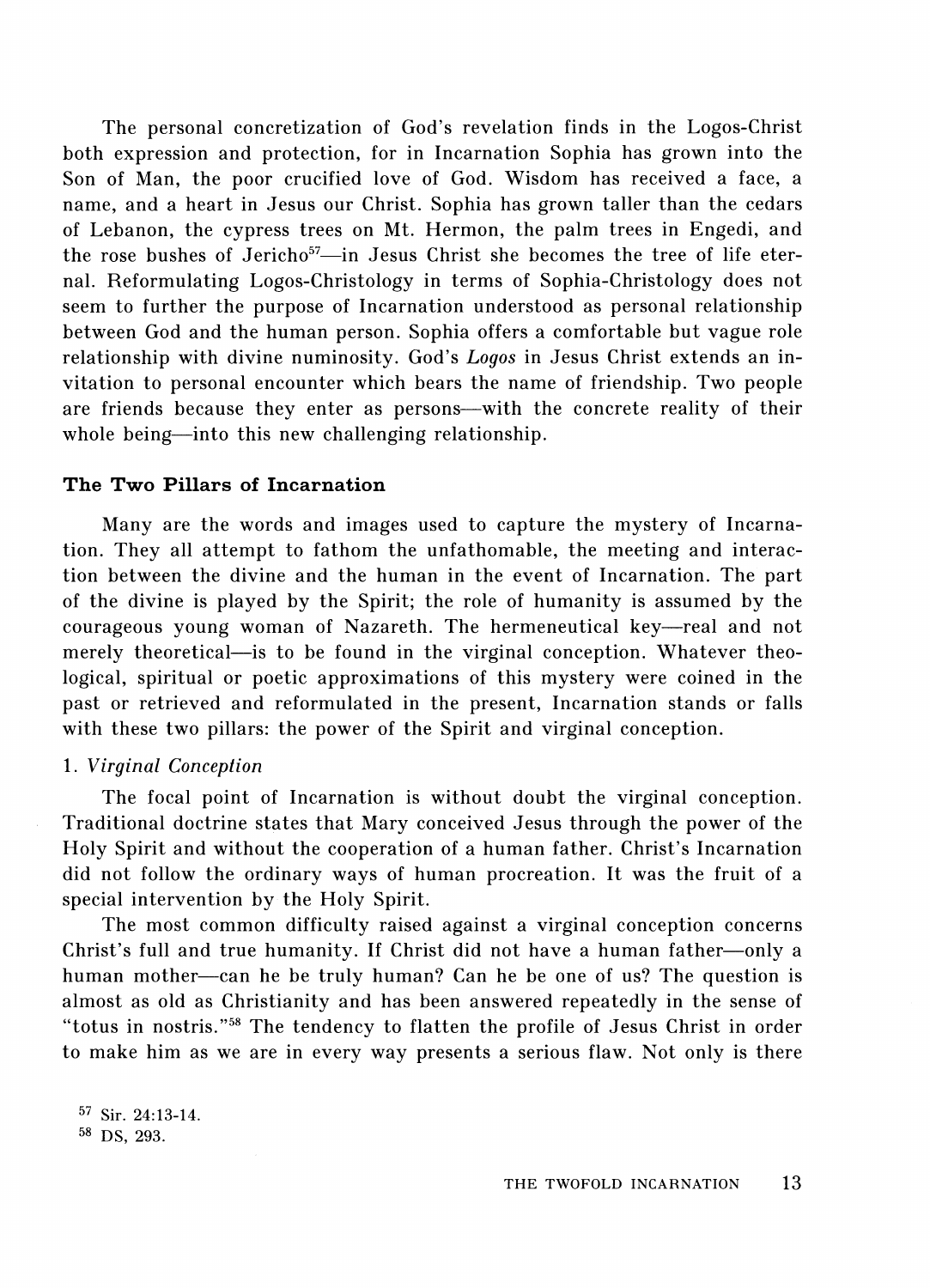no generally agreed upon criterion in determining what is meant by "as we are," but there also remains the unbridgeable gap between the ordinary human condition and Christ's sinless humanity. Any comparison between Christ and us necessarily surfaces both continuity and difference. A further distinction is to be made between essential and common property. Must we say that having a biological father is not only a common but also an essential property? It goes without saying that biological fatherhood does not automatically stand for appropriate human fatherhood. In Jesus' case, nothing prevents us from thinking that he had received more than adequate fatherly care from Joseph. Similar difficulties with the virginal conception arise from exaggerated anthropomorphic curiosity concerning Christ's conception and birth. There exists in this behalf a tradition, that reaches from the early apocryphal gospels to A. Mitterer and in the recent past to Jane Schaberg,<sup>59</sup> and beyond which detracts people's attention from the deep religious significance of these events. Finally, there is a common misinterpretation of the virginal conception which is related to Jesus' unique holiness. It is one thing to explain the original flaw of our human condition through the passing on of human life and its conditioning in procreation, but it is another thing altogether to say that Jesus had to be virginally conceived because sexual intercourse is impure.

On a different level, we find opposition to the virginal conception based on hermeneutics. Did Matthew and Luke put forth a historical reality, or was their intent not rather to arouse faith in Christ's status as Messiah? This question is frequently presented as an alternative: you either consider the virginal conception as historical reality *or* as symbolic interpretation, as empirically discernible data *or* as food for theological reflection.<sup>60</sup> We do not see why historical event and symbolic interpretation are mutually exclusive. Authentic symbolic religious language has solid roots in both human and divine reality. Further, it needs to be pointed out that Luke and Matthew follow different standpoints in presenting the infancy narratives. However, they both regard the virginal conception as historical, as an event that took place through a special intervention of the Holy Spirit, and not through normal sexual intercourse.<sup>61</sup>

At this time, the classical argument of Deism concerning secondary divine interventions seems to have little impact on contemporary religious debate. Nevertheless, its basic assumption-that God may have created the universe at some point in time, but no longer intervenes in the affairs of this world-is

<sup>59</sup> Jane Schaberg, *The Illegitimacy of Jesus: A Feminist Theological Interpretation of the Infancy Narratives* (New York: Crossroad, 1990).

<sup>60</sup> See, e.g., H. Kung, *Credo,* (London: SCM Press, 1993), 43.

<sup>61</sup> See: R. Brown, *The Birth of the Messiah: A Commentary on the Infancy Narratives in Matthew and Luke,* (New York: Doubleday, 1977), 517.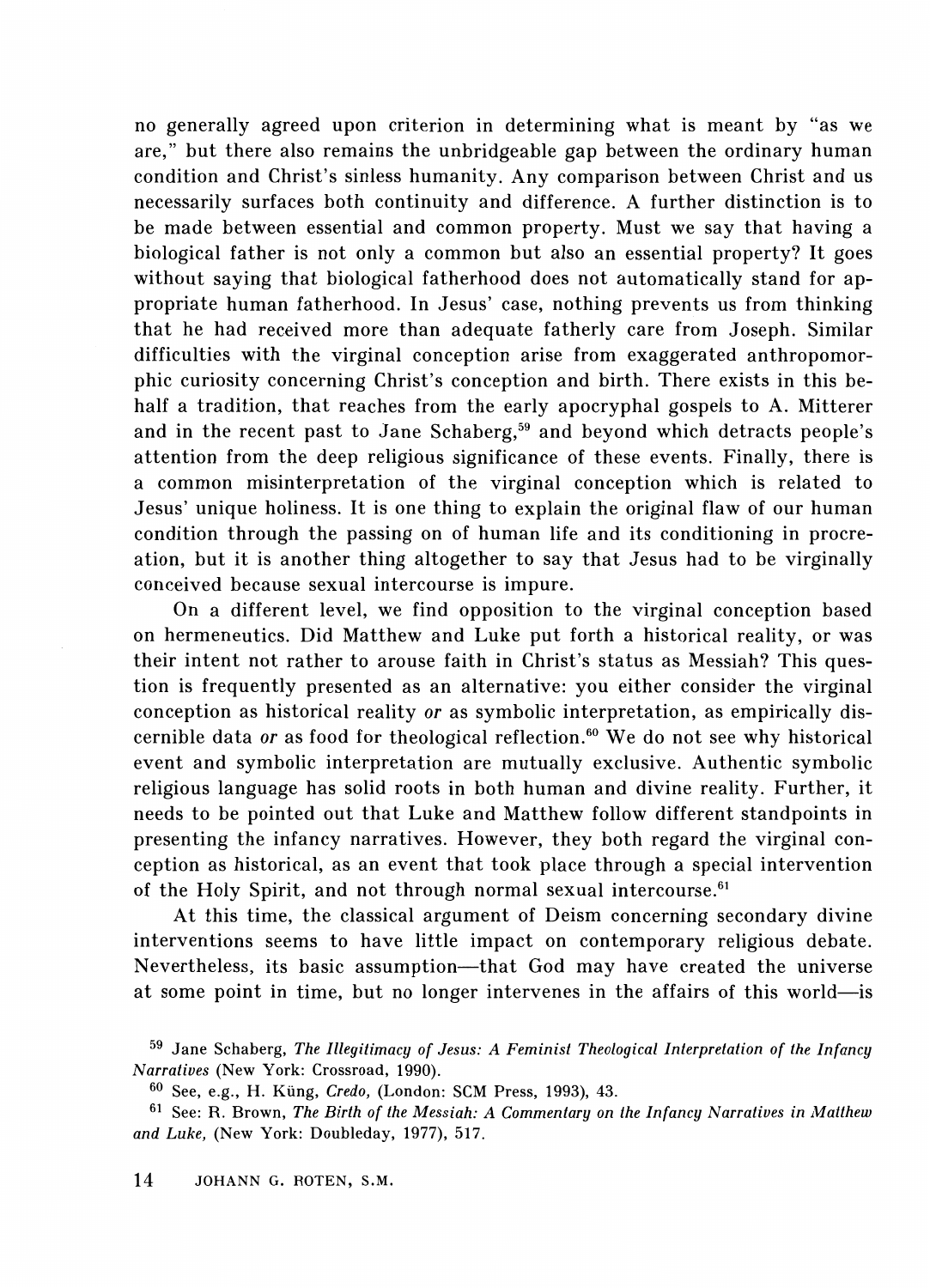deeply ingrained in contemporary mentality. It goes beyond the specific problem of the virginal birth and concerns the whole of Christ's existence and mission. Without going into considerations about primary and secondary causality in God, we may note in passing that God, who is intimately present everywhere and in every situation, acted with life-giving power in Jesus' Incarnation. Studies in comparative religion have pointed out similarities between the virginal conception and the birth of Jesus, and stories in pagan mythology. Aside from the fact that the latter are essentially mythological constructs, the alleged parallels are usually based on sexual intercourse and are frequently accompanied by incidents of violation.<sup>62</sup>

The virginal conception needs to be read against the overall direction of divine revelation and the broader context of its presentation in the Gospels. It takes its true significance from Jesus' divine origin. Born of a woman he is a human being; born of a virgin his origin is divine. This realization is part of the progressive discovery of Christ's person and work by his post-Pascal disciples. Starting from the Resurrection event and the experience of salvation, the disciples' attention focuses first on Jesus' relation to his Father, who declared him to be "my beloved Son."<sup>63</sup> Later in Matthew and Luke, the connection with his divine origin is formulated as virginal conception. This means that not only is the present status of Jesus marked by the seal of God, but the very origin of his earthly existence is also the fruit of a unique divine intervention. In fact, there was never a moment in Jesus' life when he was not Son of God. This leads (in John 1:1-18 and Hebrews 1:1-3) to the acknowledgment that the one who was made flesh was previously with God. Thus the Risen Lord and the newly conceived Emmanuel are one and the same, the fulfillment of God's presence with humanity. In conclusion: "the event of the virginal conception provided a further link between what began at the end with his risen 'post-existence' and finished at the beginning with his eternal 'pre-existence.'"<sup>64</sup>

From the first formulation of faith to its present *Catechism* (nos. 496-511), the Church has confessed, with the words of Ignatius of Antioch and those of countless other believers: "You are firmly convinced about our Lord, who is truly of the race of David according to the flesh, Son of God according to the will and power of God, truly born of a virgin... he was truly nailed to a tree for us in his flesh under Pontius Pilate... he truly suffered, as he is also truly risen."65 The virginal conception as special mark of Incarnation pointedly reminds us that Christ inaugurated the New Creation. He is the New Adam conceived

65 *Ad Smyrn.* 1-2.

 $62$  See, e.g., the history of the origins of Romulus and Remus.

<sup>63</sup> Mk. 1:11.

<sup>64</sup> O'Collins, 277.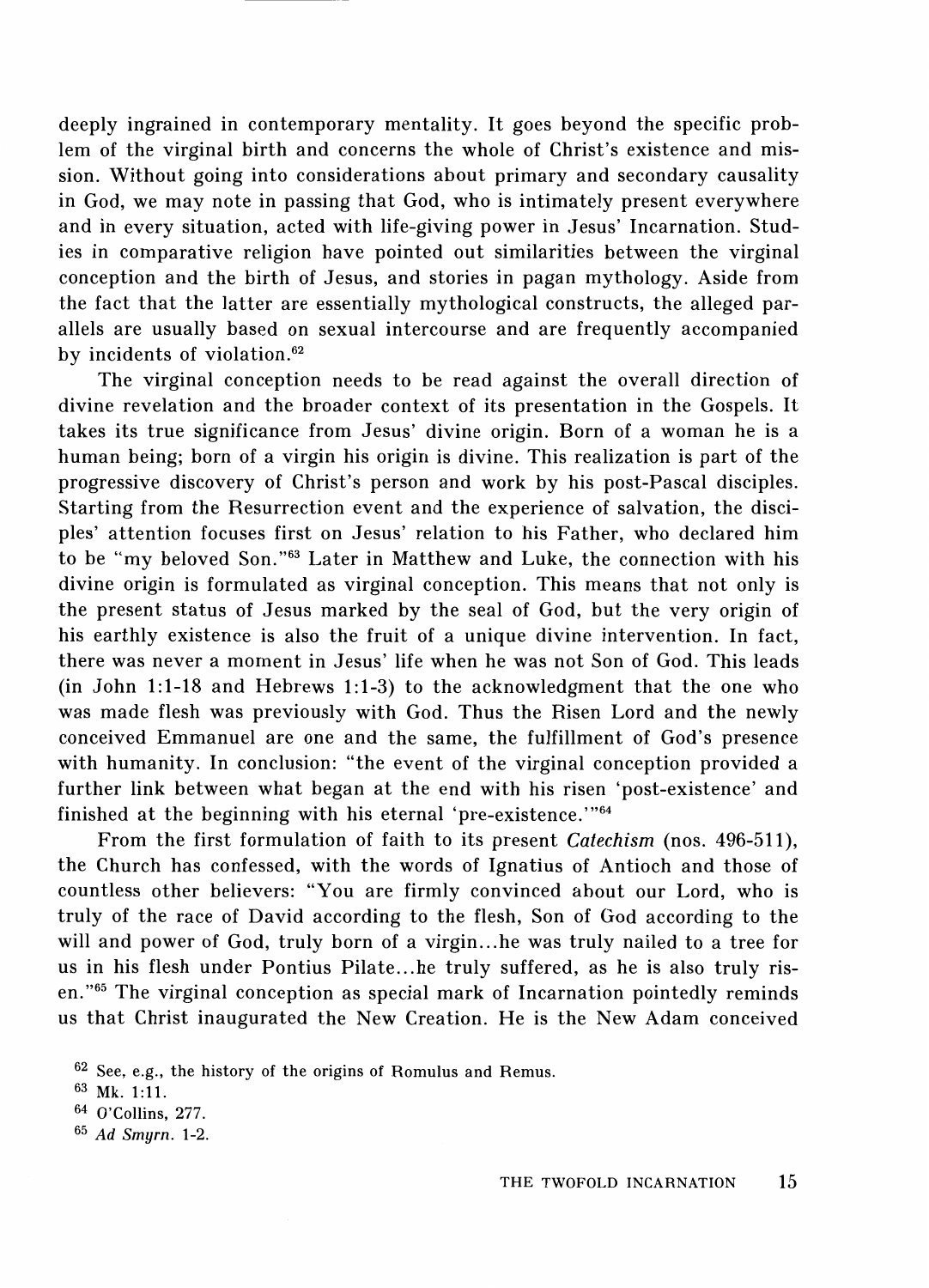by the Holy Spirit in Mary's virginal womb. The first man was from the earth; the second and new Adam is from Heaven. 66 To the new Adam God has given the Spirit without measure, and from his plenitude we have received "grace upon grace"<sup>67</sup> There exists a direct relationship between Incarnation, virginal conception and new creation. New creation finds its noblest expression in the new birth of children "adopted in the Spirit through faith," who are not of any human origin, but of God. 68 The *Catechism* states: "The acceptance of this life is virginal because it is entirely the Spirit's gift to man. The spousal character of the human vocation in relation to God is fulfilled perfectly in Mary's virginal motherhood  $69$ 

#### 2. *The Role of the Spirit*

Virginal conception points to the Holy Spirit as the prime *artifex* of Incarnation. "In Mary, the Holy Spirit *fulfills* the plan of the Father's loving goodness. With and through the Holy Spirit, the Virgin conceives and gives birth to the Son of God."<sup>70</sup> Not only divine filiation, but the whole life and mission of Jesus Christ is a "joint venture" of the Son and the Holy Spirit. Jesus Christ is anointed by the Father's Spirit from the Incarnation on; the face of the Holy Trinity is imprinted upon his whole existence.

The relationship between Christ and the Spirit is in fact so close that one may wonder whether the two are interchangeable, at least in the believer's experience.<sup>71</sup> This would apply foremost to Paul's letters, where the Christians' experience of the Risen Christ merges with the experience of the Spirit: "Having the Spirit of Christ" amounts to the indwelling of the Spirit of God in us, and our being "in Christ" is practically synonymous with the Spirit "in us."72 In Pauline understanding, the Spirit acts as Christ's medium in his relationship with human beings. The same loose distinction between Sender (Christ) and Sent (Spirit) can be observed in Luke and John.<sup>73</sup> This "functional identity" (Dunn) between Spirit and Christ designates a typically Christian way of thinking about the Spirit which contrasts somewhat with the more traditional Jewish perspective on the Spirit as dynamic power of God, having its impact on Jesus and others through him. During the time of his ministry, Jesus speaks

- 67 Jn. 1:16; Col. 1:18; Jn. 3:84.
- 68 Jn. 1:13.
- 69 CCC, 505.
- 7° CCC, 723.
- <sup>71</sup> See: J. Dunn, *Christology in the Making*, (Norwich, U.K.: SCM Press, 1989<sup>2</sup>), 132 ff.
- 72 See, e.g., Rom. 3:5; 6:3; 16:11; Gal. 4:6; 1 *Cor.* 12:3; Phil 3:1; 4:1-2.
- 73 See Acts 8:29; 10:19; 16:6-7; John 14:16-17.

<sup>66 1</sup> Cor. 15:45, 47.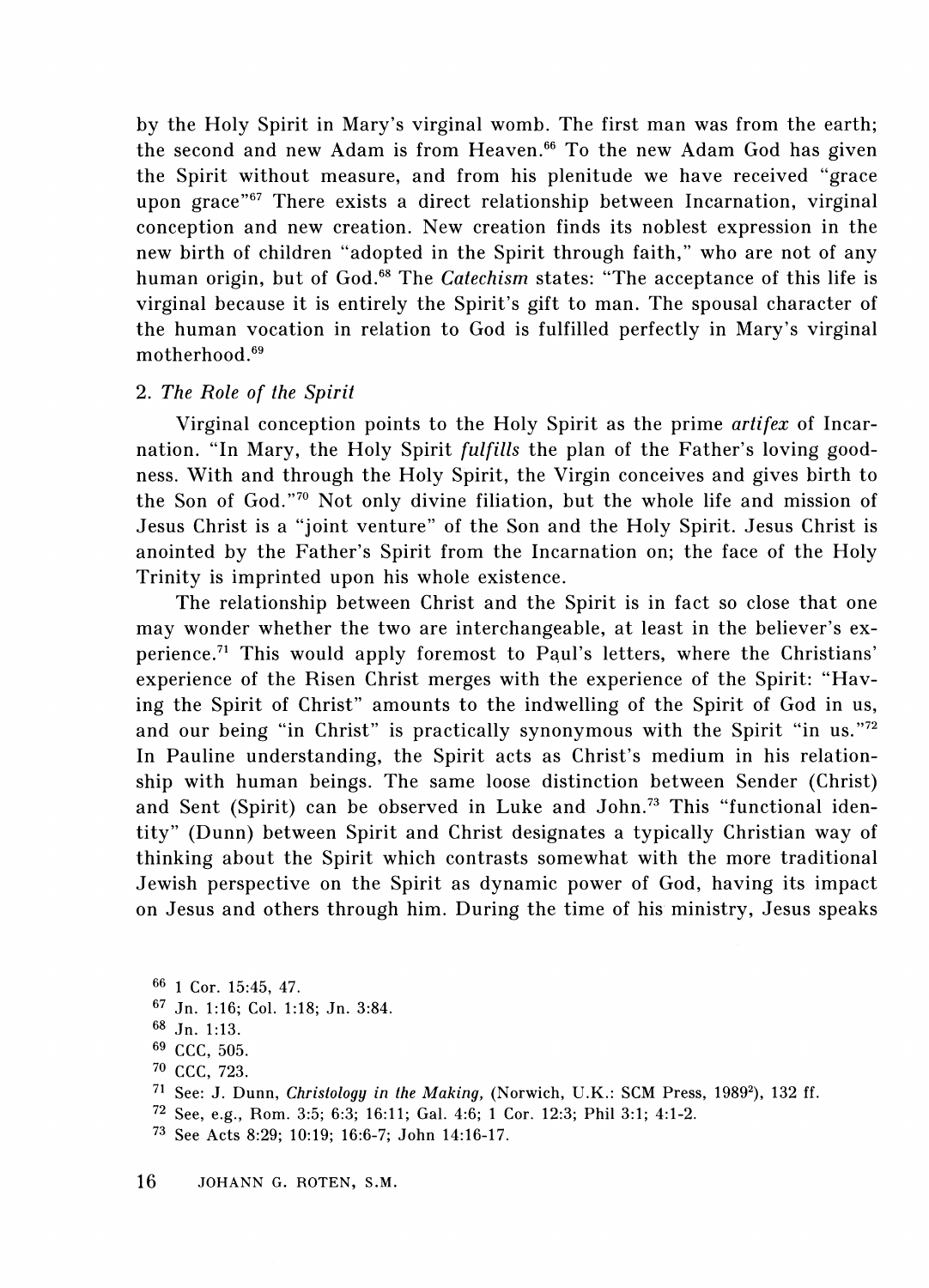haltingly about the Spirit in conversations with the disciples,<sup>74</sup> Nicodemus,<sup>75</sup> the Samaritan Woman,<sup>76</sup> and the participants in the Feast of Tabernacles.<sup>77</sup> It is not until after the Resurrection that he reveals the Spirit more fully promising his coming, even breathing the Spirit on his disciples.<sup>78</sup> Risen from the dead and glorified, Jesus shares in the divine prerogative of being the sender of the Spirit.<sup>79</sup>

The pervasive presence of the Spirit and his "functional identity" with Christ in Paul does not lead subsequent theologians to declare a Gnostic Christ. Jesus remains the one who faces us and with whom we are faced. Jesus is notin spite of Augustine's "interior teacher"—the one who witnesses the Spirit and dwells in us uttering "Abba." This is the Spirit's work, just as it was through his power that Jesus was conceived, and the Word became flesh. The law of Incarnation forbids ultimate identification between the Spirit and Christ not only in the name of Trinitarian theology, but also for the sake of historical truth. Salvation becomes visible and tangible in the person of the one who was sent in the likeness of sinful flesh, was given up for us all, and became the Firstborn of a new eschatological humanity.<sup>80</sup> Salvation is dealt with in confrontation with the *concretissimum ens,* Jesus Christ, while the Spirit sent by the Son prepares, fulfills and manifests the healing and recreating presence of God's likeness in Jesus Christ.

Based on what precedes we reluctantly conclude that there is no real case for Spirit-Christology, at least not as long as the indwelling of the Spirit is considered synonymous with the divinity of Jesus (as seems to be the case for some Spirit-Christologies).<sup>81</sup> Is Jesus a man preeminently filled with God as Spirit? This would mean that there is in him no pre-existent divine subject, no eternal Son who has become a human being and actor in human history. "In Christian experience, Jesus is Lord, the mediator of God's saving action, the incarnation of God's love, power and wisdom in the world."<sup>82</sup>

- <sup>74</sup>Lk. 11:13; Mt. 10:19.
- 75 Jn. 3:58.
- 76 Jn. 4:10 f.
- 77 Jn. 7:37-39.
- 78 Jn. 20:22; 14:16-17; 15:26; 16:7-15.
- 79 Acts 2:33; Lk. 24:29.
- 80 Rom. 8:3; 8:29; 8:32.

81 See: R. Haight, "The Case for Spirit Christology," in: *Theological Studies* 53 (1992), 257-287. 82 J.H. Wright, "Note: Roger Haight's Spirit Christology," in: *Theological Studies* 53 (1992), 729-735, 734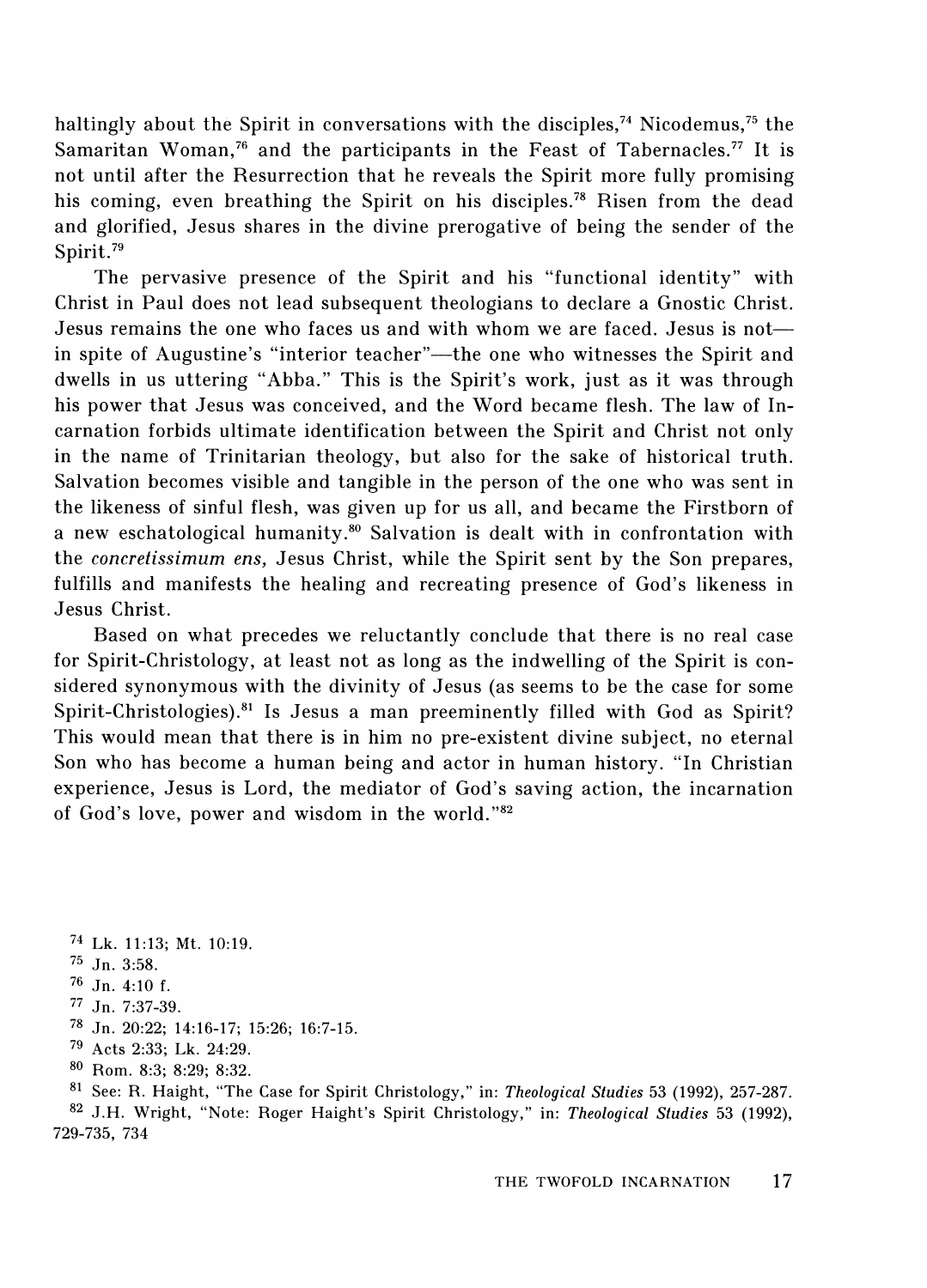#### **Incarnation as Sacrament**

God's coming in the flesh has changed forever the Christian understanding of time and history. The Word that became human is the Word in the beginning; in Him we have been chosen before the foundation of the world. It is the Alpha, but it is also the Omega in which everything in heaven and on earth will be brought together. The power of God's Word spanning the beginning and the end of time gives new meaning to the present. New meaning points further to "full" meaning. Incarnation cannot be reduced to myth, cypher or spurious data because it has an essentially sacramental character. This sacramental character imprints itself upon time as presence and revelation, pointing beyond the figure of a merely historical Christ. Indeed, the sacramental character of Incarnation may never be severed from *Christus lotus,* the total Christ.

#### 1. *Sacrament of Presence*

A number of current ideologies reject the present-either in the name of the past, the future, or the present moment. Take those who live a life of instant gratification. For them the present has lost its existential weight and gravity. It has dissolved in sensationalism or apocalyptic mania. Sensationalism, based on the imperative of "everything, at once, now," suggests—alas only suggests-a massive dedication to the present. In fact, it constitutes a form of evasion or "sentimentalism" (Ann Douglas). Where true understanding of Incarnation works to desentimentalize the present and our religious culture, the ideology of the "present moment" is unmasked as distraction from life's deeper mysteries. It promotes the art of titillation and a way of life centered on privatization and self-indulgence.

On the other hand, apocalyptic mania, widely experienced in and beyond the approach of the third millennium-an experience sometimes called "millenarist obsession," consciously or unconsciously takes a radically anti-incarnational stance. Lobbying in the name of eschatology, apocalyptic mania causes people to turn their backs on a broken world. It prods them to check out of God's stony and unyielding vineyard, and to abandon the sheep to mercenaries. Apocalyptic mania builds on anxiety rather than on the confident entrusting of doubts, discouragements and temptations of despair to the healing presence of the incarnate and risen Lord. Confronted with sentimentalism and apocalyptic mania we are reminded that the historical dimension of our religious existence is shaped essentially by the Incarnation.

This rule applies to views of human history for which the present is untruth. Here existence, as lived in the present cannot be true or right. It is alienated from itself, and the beginning of wisdom is the denial of the "Now." The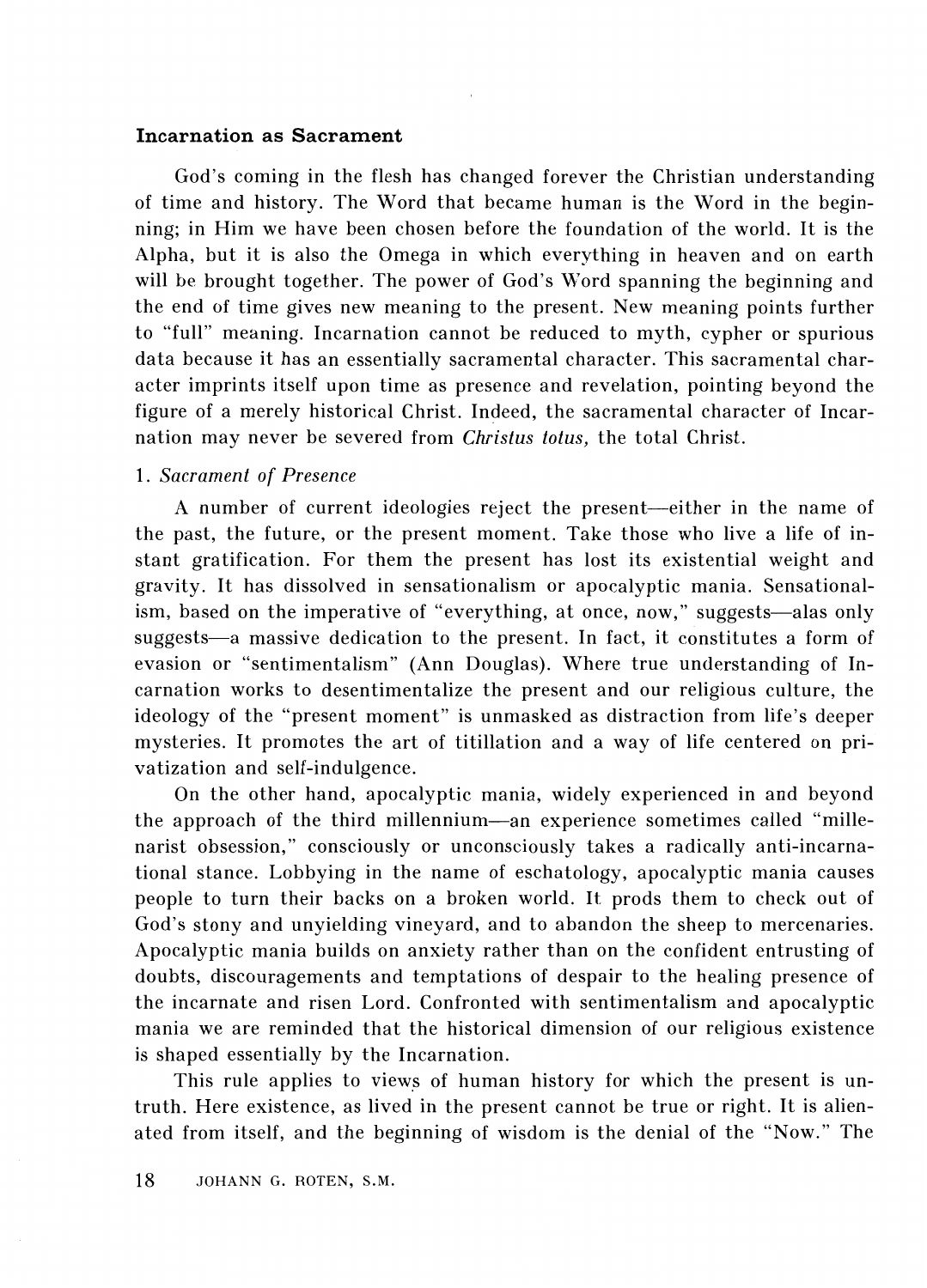classical temptations with regard to existence in the present (and historical existence as such) are either the negation of the present and of history, or the absolutizing of history as a self-induced and unending process. What comes to mind when speaking about the negation of concrete existence are forms and methods of introspection or recollection in oneself, the pursuit of mysterious paths that lead into the depths of "universal consciousness" and, by the same token to flight from self and reality. The second temptation mentioned-viewing history as self-induced and unending process—has roots in inverted Idealism and some forms of secularism. These attitudes are based on the assumption that God is no longer alive or present, that humans have to hasten into an endless future and organize their own fulfillment. In both Marxist and capitalist *Weltanschauung,* the understanding of human existence is expected to promote "absolute action," to profess faith in the radical openness of human beings, and the absolute dialogical structure of the human psyche.

Instead, Christian *Weltanschauung* compels us to enter ever more deeply into history as the proper *locus incarnationis,* with eschatology as direction and goal. In Mary's "yes" at the Annunciation Christian philosophy and theology finds a permanent and unwavering point of reference for its thoroughly incarnational ethos. Thanks to Mary's "yes" in her own time, two things become clear for Christians: 1) Faith that is based on Incarnation cannot have recourse to flight from the world, and 2) faith that relies wholly on God's initiative is prohibited from hastening salvation by its own efforts. This may be one of the more confusing chapters in the difficult logic of Incarnation. In spite and because of it, Christians will not leave the responsibility for the Kingdom exclusively to God. We must responsibly employ the freedom we have gratefully received, and double the talents entrusted to us. A truly incarnational vision of our existence deals humbly and courageously with the inevitable alternation of falling and rising. Both are important conditions for personal and collective survival and growth: "It is—says John Paul II—an unending and continuous transformation between falling and rising again, between the man of sin and the man of grace and justice. "83

Concentration on the present as the focal point of the whole time continuum (past and future) receives its deepest meaning from the very presence of Christ in history. "There neither is nor can be any situation without Christ. "84 The presence of Christ sustains everything; it symbolizes for all times his solidarity with humanity in pain and in its need of many ways of redemption. He is Savior not only for his own but also for the whole world, and he exercises

83 RM, 46. 84 O'Collins, 306.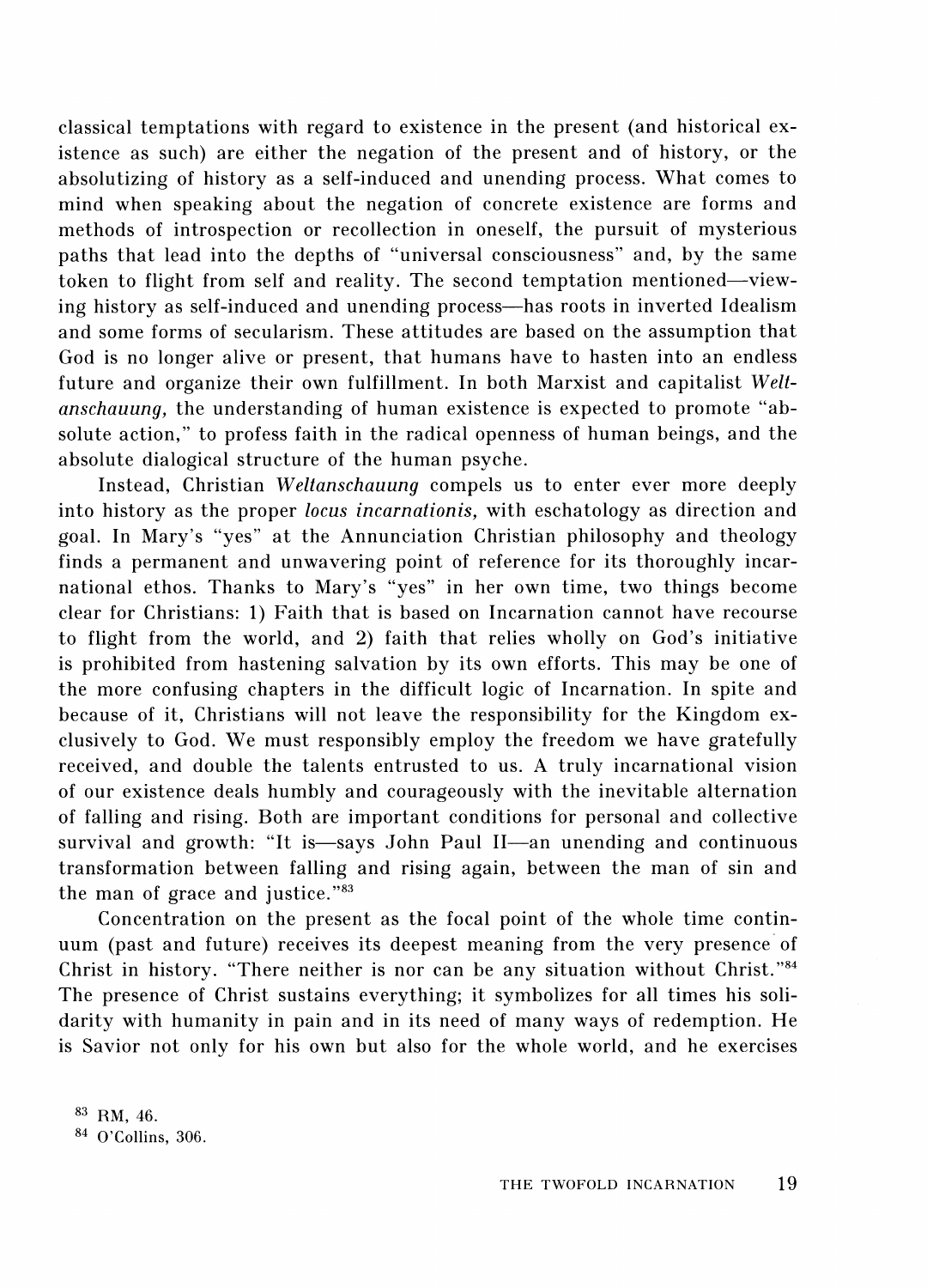his saving power over all of creation-persons and things.<sup>85</sup> Christ's presence is woven into the fabric of human existence through the gift of the Spirit and the new life of Church communion. Presence is closely linked to tradition. It brings together history and faith, and reconciles the Jesus from below with the Christ from above. O'Collins has attempted to construe a Christology of presence based on Jewishness, feminine characteristics, and the connection with mystical and pastoral spirituality. He reaches the following conclusion: "A Christology of presence can thus endorse a prime tradition within the community of believers. It can also help to face a challenge coming from without: revelation and salvation for those who do not (yet) believe in Christ. ... Respect for the multiform variety of his presence allows us to acknowledge Christ as everywhere present but in an infinite variety of ways. "86

Incarnation is the linchpin in this infinite variety of ways to describe and experience Christ's presence. In a very special way it reminds us that Christ's presence is *for us* (pro nobis). But presence *to* (or for) somebody does not happen without reciprocation or, as Augustine put it: "He who made us without ourselves will not save us without ourselves." Incarnation comprehends ontology and soteriology: Jesus Christ is the true man and true God into whose transforming presence we are at once called and integrated. In short, conversion and rebirth are not only needed but offered.

#### 2. *Sacrament of Totality*

One of the most important consequences of Incarnation and the incarnational reading of Christology is to attract attention to the *Christus lotus,* the Jesus Christ as presented in Hebrews: "Jesus Christ is the same, yesterday, today and forever."<sup>87</sup> We must grasp the meaning of the words "I am the way, the truth, and the life."<sup>88</sup> *Christus totus*, whom theologians like Balthasar and Rahner used to describe as *concretissimum ens,* is both transtemporal and actively present today. From the vantage point of his eternal *Truth,* he exercises a critical function in regard to the partial and fragmented truths of our time. As our *Way,* he plays a liberating role leading us beyond the old ways to separation, re-orientation, conversion and new connectedness with his person. In union with Christ, we have *Life* and are exposed to his transformative action, modeling our lives according to his own and shaping them to serve his mission. "As the living one, he (Jesus Christ) was always already the one who is to come. The message of his coming and remaining belongs essentially to the

85 1 Cor. 15:20 f. 86 O'Collins, 322. 87 Heb. 13:8. 88 Jn. 14:6.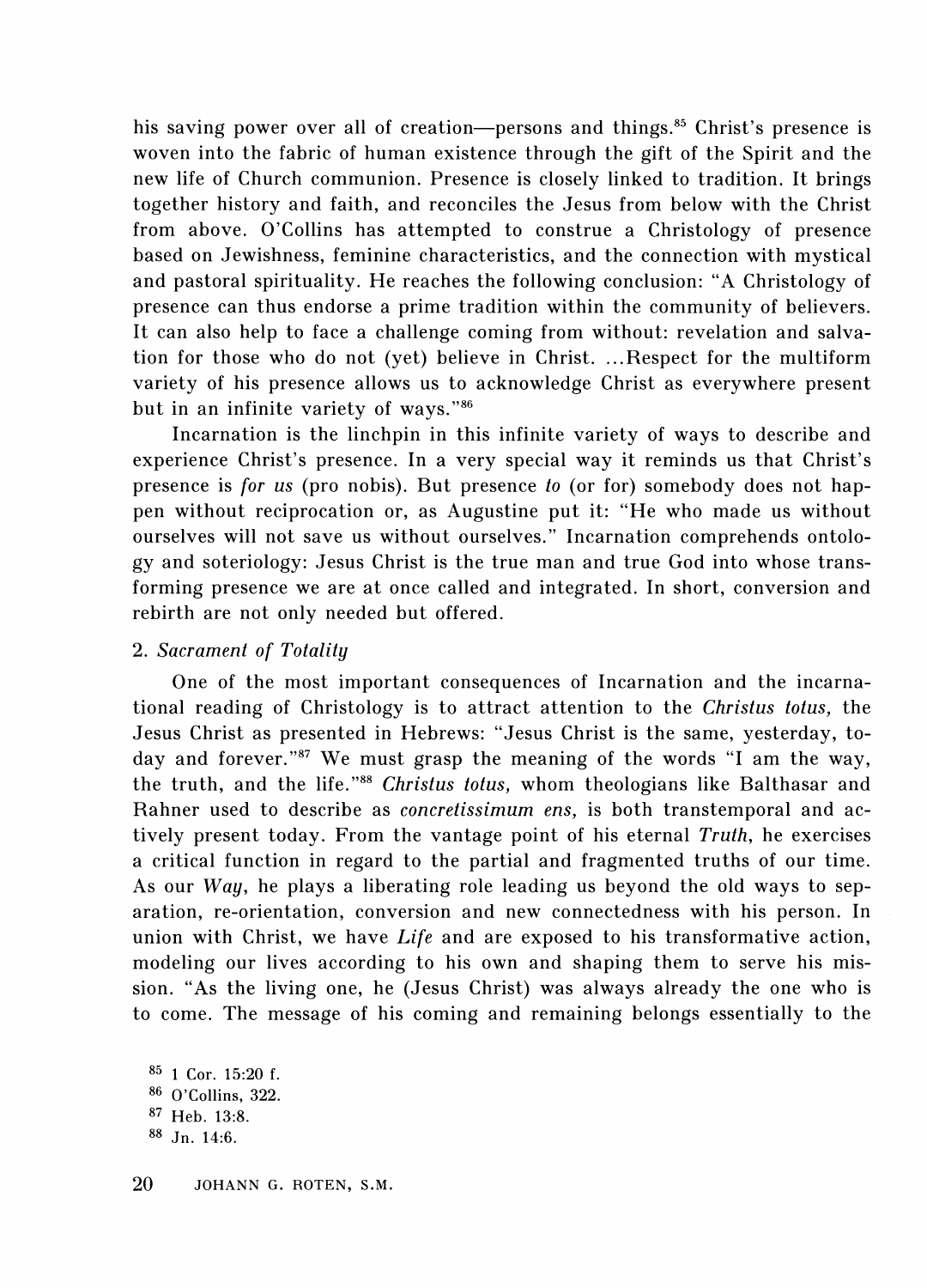image of himself... If we deny ourselves an existence which allows itself to span these dimensions, we cannot understand him. "89

Much of contemporary Jesus-literature would eye this comprehensive portrait of Jesus Christ with suspicion, committed as it is to the search of the historical Jesus only. At first glance, one would expect convergence between Incarnation and history. In fact, the search for the historical Jesus leads to a strict concentration on the past, theoretically at least, reducing the meaning of Incarnation to a purely factual matter, namely the existence of Jesus at some point in the past. Reason, origin and consequences of Incarnation are only sporadically dealt with, sometimes not so much from a historical as rather from an ideological vantage point.

The *Jesus Seminar,* e.g., mentions among his "seven pillars of scholarly wisdom" one especially that reflects this narrow sense of Incarnation. It stipulates that Jesus was not an eschatological figure, and that his understanding of mission was limited to a "kingdom" of strictly temporal dimensions.<sup>90</sup> In some instances, the quest for the historical Jesus turns out to be a tiresome attempt to free him from ecclesiastical hegemony. Bishop John Spong did not hesitate to express his detestation of the institutional church; he practiced an inverted literalism which left no place to "incarnation." His Jesus is born illegitimately and might have been married to Mary Magdalene-"much to the dismay of literalists who desperately hold on to the relic of the virgin birth!"91 "Incarnation" may be confused with ordinariness, so when A. N. Wilson, after having dismissed the Pauline invention of Jesus, discovers the "real" Jesus as a "recognizable Jew of the first century. "92 We are presented with a different kind of ordinariness in B. Thiering's *Jesus and the Riddle of the Dead Sea Scrolls: Unlocking the Secrets of His Life Story.<sup>93</sup>* Based on the assumption that the history of *Qumran* and of early Christianity are the same, Jesus is now the "wicked priest" who opposed John the Baptist, "Teacher of Righteousness." He is punished by his people and crucified at *Qumran,* survives thanks to Simon Magus, and spends the remainder of his earthly days directing the Church. If Spong's key to the "historical" Jesus is *midrash,* so Thiering uses *pesher* to retrieve the real Jesus from behind the "arcane symbolism" of the Gospels. In similar fashion, John Dominic Crossan considers extra-canonical materials<sup>94</sup> equal in value

89 J. Ratzinger, "Jesus Christ Today," in: *Communio* 17 (1990), 69. (Hereafter cited as Ratzinger)

<sup>90</sup> See: *The Five Gospels: The Search for the Authentic Words of Jesus,* Macmillian, 1993.

<sup>91</sup> J. Spong, *Born of a Woman: A Bishop Rethinks the Birth of Jesus,* Harper 1992.

<sup>92</sup> A. N. Wilson, *Jesus,* W. W. Norton 1992. xvii.

<sup>93</sup> Harper 1992.

<sup>94</sup> E.g., Gospel of Thomas, Gospel of Peter, Secret Gospel of Mark.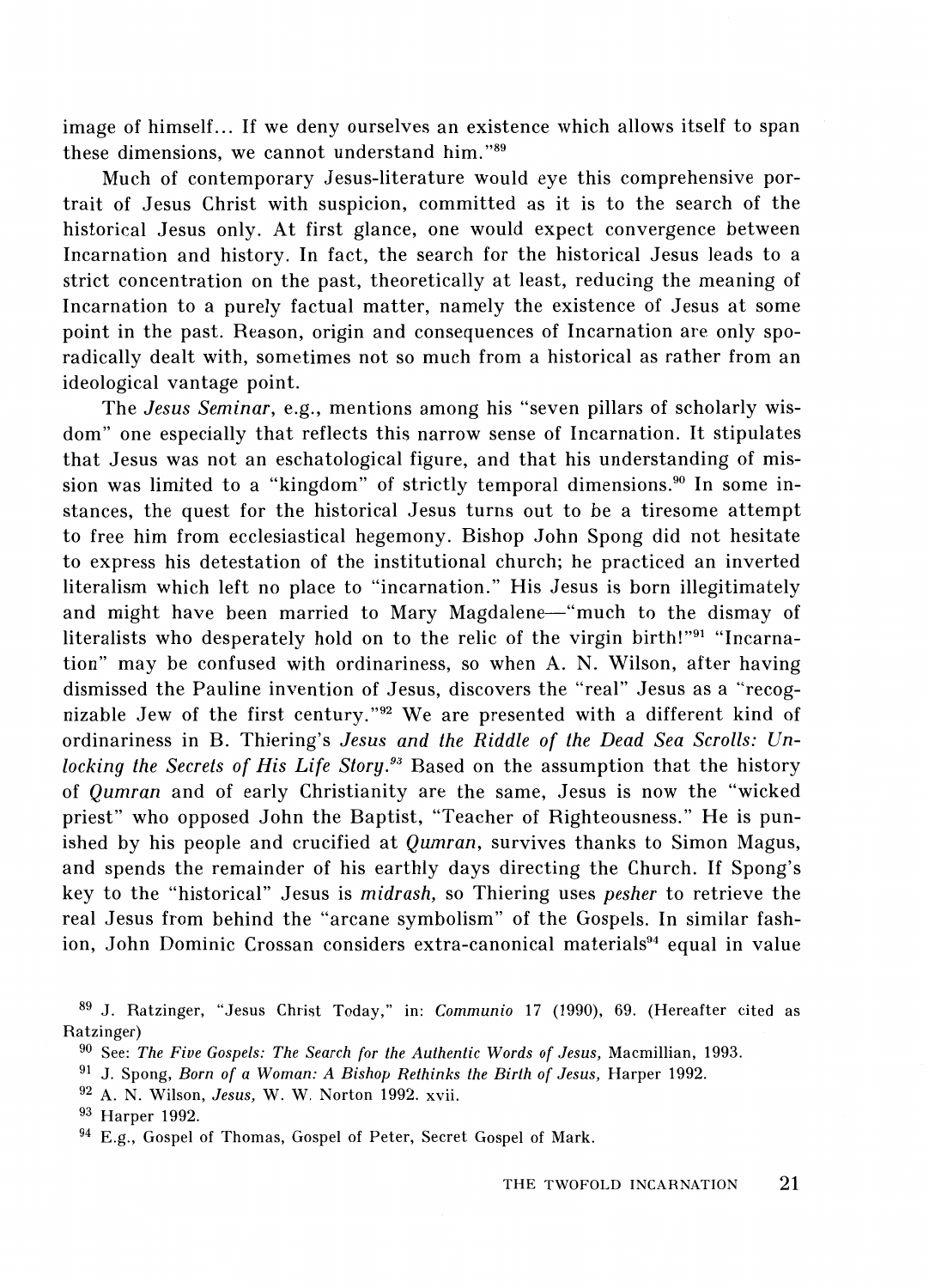to the canonical Gospels for the reconstruction of Jesus' teachings. His portrait of Jesus is that of a "Mediterranean Jewish Peasant" who represents a vision of "countercultural egalitarianism," not unlike that of ancient Cynic philosophers and their social criticism of hierarchy and establishment. According to L. T. Johnson, "Crossan's peasant Cynic who preaches inclusiveness and equality fits perfectly within the idealized ethos of late-twentieth century academe: he is nonpatriarchal and noninstitutional; his kingdom consists of an open table where everyone accepts everyone else."<sup>95</sup> Incarnation is reduced to the brief lapse of time of Jesus' ministry which does not have an explicitly religious character, little talk about God, no reference to salvation and forgiveness of sin. What remains is the invitation to reinstate Christianity as a "brotherless kingdom" and thereby to reject Jesus the "broker" of the "brokered Empire,"<sup>96</sup> meaning an institutional and power hungry Church. Marcus Borg, not unlike Crossan, uses social sciences to portray Jesus. He is the founder of a renewal movement based in first century Judaism, a sage and a healer, but primarily intent on changing the ruling (religious) ideology from "politics of holiness" (emphasizing requirements pertaining to diet and purity, laws, and the practice of exclusion) to a "politics of compassion." Jesus' "politics of compassion" has the ring of prophetic counter-culturalism, and happily coincides with the agenda of late-twentieth-century enlightened Christianity concerning freedom, equality and inclusion.<sup>97</sup> Borg wants to share his enthusiasm for the historical Jesus and his allegiance to Christianity, but he warns his reader against the "popular image of Jesus" as "divine or semi-divine," since "the image of the historical Jesus ... who saw himself as the divine savior whose purpose was to die for the sons of the world, and whose message consisted in preaching that, is simply not historically true."<sup>98</sup>

The main purpose of "incarnation" in some of the more representative samples of contemporary Jesus literature seems to be geared toward Jesus' re-incarnation in today's culture and his contribution "to the urgent task of cultural critique where it seems to matter most-understanding the social consequences of Christian mythology. "99 Eager to break the taboo of Christian myth as per-

95 L. T. Johnson, *The Real Jesus,* Harper 1996, 46.

96 See: J. D. Crossan, *The Historical Jesus: The Life of a Mediterranean Jewish Peasant,* (San Francisco: Harper Collins, 1991); *Jesus: A Revolutionary Biography,* Harper, 1994; *The Essential Jesus,* Harper, 1994.

97 M. Borg, *Jesus, A New Vision: Spirit, Culture, and the Life of Discipleship,* (San Francisco: Harper and Row, 1987), 97-171. See also his: *Meeting Jesus Again for the First Time: The Historical Jesus and the Hearl of Contemporary Faith,* (Harper, 1994); *Jesus in Contemporary Scholarship,*  (Trinity Press International, 1994).

98 M. Borg, *Jesus,* 7.

99 B. Mack, *The Lost Gospel: The Book of Q and Christian Origins,* Harper 1993, 258.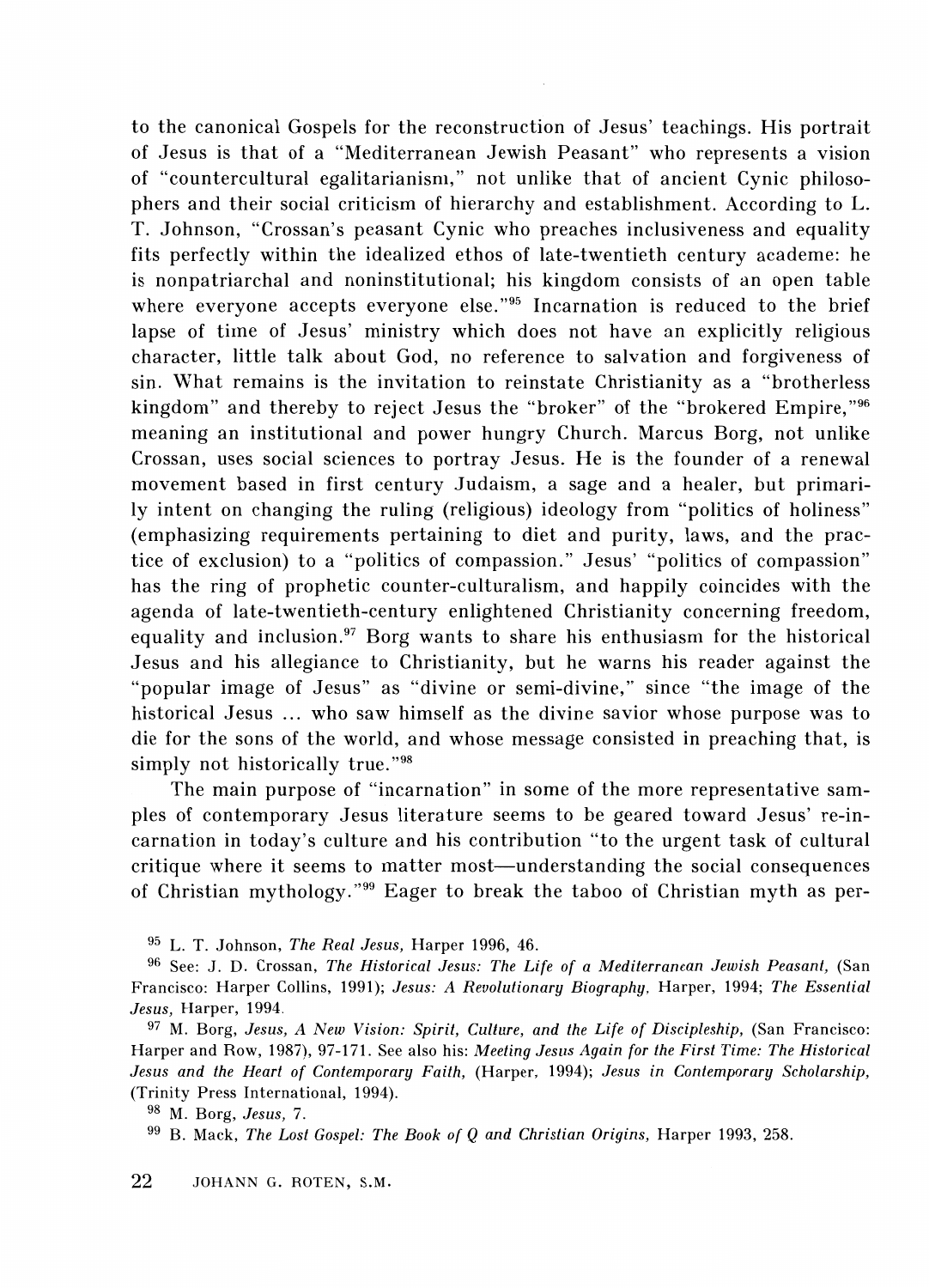petuated by mainline Christian denominations, authors of recent Jesus books offer as antidote the "real historical Jesus," who often turns out to be a "historical cypher" (Johnson) into which they can pour their own vision. Jesus is then like a mirror showing us who we are; e.g., for Stephen Mitchell, he is "a man who has emptied himself of desires, doctrines, rules-all the mental claptrap and spiritual baggage that separates one from true life-and has been filled with the vital reality of the unnameable."<sup>100</sup> With this last remark about the "vital reality of the unnameable" we have come full circle. Jesus is no longer the historical Jesus, but he falls victim to the search of the Jesus of history which, incidentally, happens to be not so much his history but our own historical and existential situation. We are back to the Jesus of faith-the faith of our own personal convictions-and what is left of Jesus is either unnameable or matter for new myths to replace old ones. Incarnation is part of a system of cyphers, little more than a residual myth. Against this backdrop of contemporary Jesus-topography, the following Ratzinger statement takes on new meaning: "Whoever wants to see only the Christ of yesterday will not find him; and whoever wants to have him only today will likewise not encounter him."<sup>101</sup>

#### 3. *Sacrament of Revelation*

Jesus Christ's coming in history reveals more than his individual and social reality. In his godliness, humanness and salvific work, we encounter-condensed and articulated in the Eucharist-"the primordial sacrament" of the Church, the Trinity and of ourselves.

Thanks to a comprehensive understanding of Incarnation, Christian theology is essentially christocentric. This means that Jesus Christ is the center, the source and the end of what Christianity stands for and announces to the world. The same applies to theology: its disciplines all converge on the person and event of Jesus Christ, in him they find unity and coherence. In Jesus Christ Christians read and understand the role of the Church as it attempts to serve both God's plan of salvation and human needs. The Christian mystery is not ecclesiocentric, it is by definition christocentric. However, it is part of the logic of Incarnation that Jesus Christ gives himself in and through the Church. This is the meaning of Vatican II's description of the Church as "the universal sacrament of salvation."<sup>102</sup> Jesus Christ is the "primordial sacrament" of encounter between God and humankind, but it is in the Church that we are given the sacrament of encounter with the Risen Lord. "Since Christ himself may be called

<sup>100</sup> Stephen Mitchell, *The Gospel According to Jesus,* (San Francisco: Harper Collins, 1991), 13.

<sup>101</sup> Ratzinger, 69.

<sup>102</sup> LG, 48.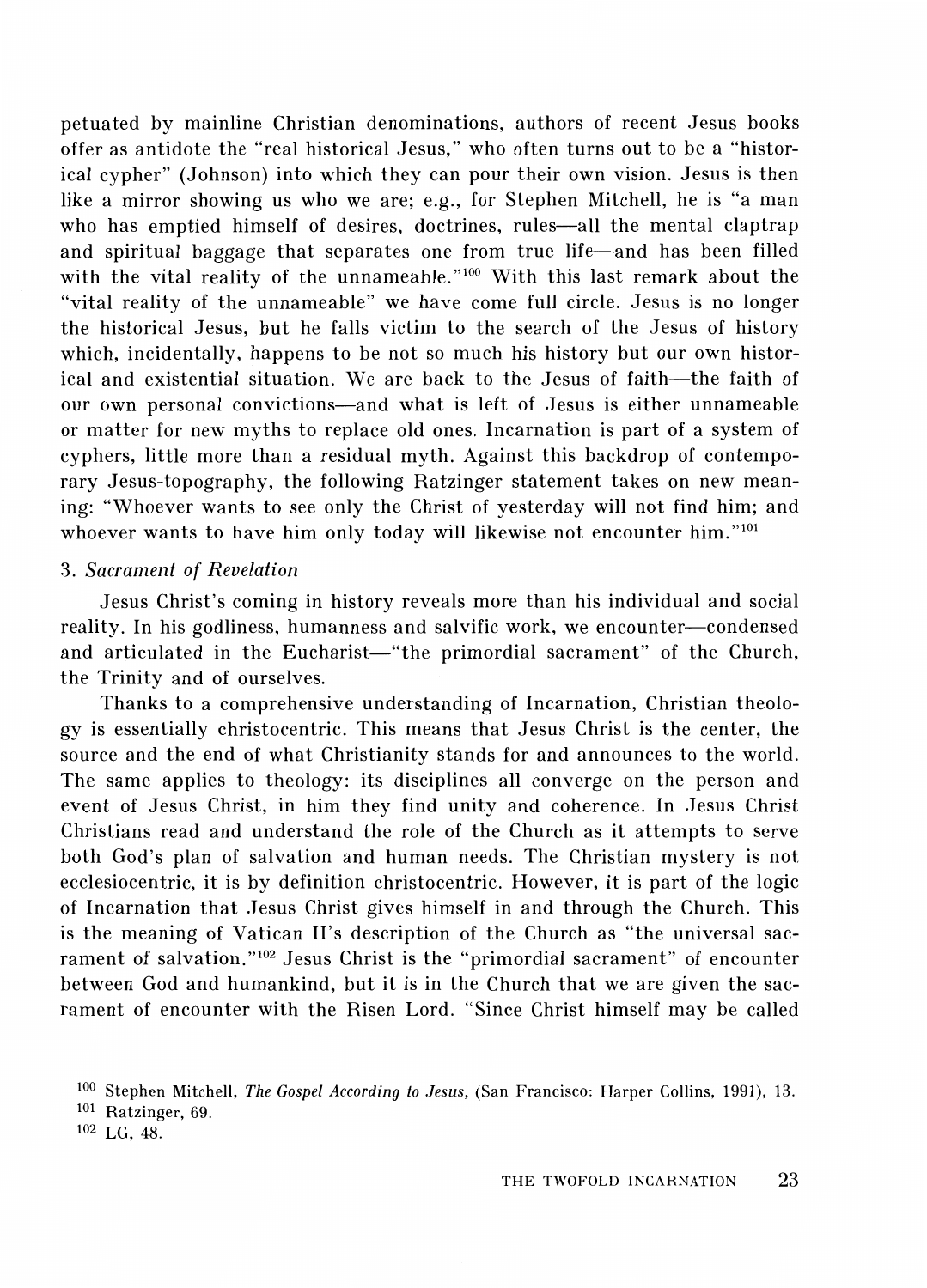"the sacrament of God," the Church in an analogous way may be called the 'sacrament of Christ.'"<sup>103</sup>

The spatial representation of the God-human relationship sometimes leads us to picture Jesus Christ as a go-between bridging the gap between the natural and the supernatural. Jesus does not stand somewhere between two worlds desperately trying to pull them together. In Jesus Christ the finite and infinite, the natural and supernatural, Godhead and humanity, are irrevocably united, because he is at once one and the other. In Jesus' humanity we come in contact with God; Jesus the man is the sacrament of encounter with God. On the other hand, Jesus Christ does not exhaust the mystery of God. Rather he points toward it and calls for it. He is the way to the Father; he is also the exegete of the Trinity .104 The mystery of the Trinity remains unseen by human eyes, but in Jesus Christ it is revealed. We know about it; we find ourselves gifted with its incarnate love. Conversely, in Jesus' Incarnation and human presence, we contemplate his origin and his pre-existence. They are constant reminders that the birth of Jesus is also the birth of the Messiah. The Son can reveal the Father only if he is not his creature, and only as Son of God could he truly give himself away.<sup>105</sup> The importance of Christ's preexistence is clearly documented in John's writings,<sup>106</sup> but it appears already much earlier.<sup>107</sup>

The Incarnation of the Son of God affords us a Trinitarian epiphany, and its ongoing character materializes in the historical and spiritual reality of the Church. There is more: Jesus Christ is the "example and the sacrament of the new humanity": "Jesus Christ is the perfect human being: he lives entirely from and for God the Father. At the same time, he lives entirely with human beings, and for their salvation, that is, for their fulfillment."<sup>108</sup>

These words echo the manifold but somewhat scattered teachings of Vatican II about the relationship between Christology and anthropology. It describes human vocation as incorporation into Christ and life in him, and fulfillment of that vocation through incorporation in the Body of Christ *en route* to ultimate plenitude.<sup>109</sup> The deeper meaning of this teaching is that humanity's final and ultimate vocation is its divine vocation. This vocation was revealed

<sup>&</sup>lt;sup>103</sup> ITC, "Select Themes of Ecclesiology on the Occasion of the  $20<sup>th</sup>$  Anniversary of the Closing of the Second Vatican Council," in: *Texts and Documents* 1969-1985, ed. M. Sharkey, (San Francisco: Ignatius Press, 1989), 296.

<sup>104</sup> Jn. 1:18.

<sup>105</sup> Mt. 11:22; Jn. 1:18; Rom 8:15 f; Jn. 3:16.

<sup>106</sup>Jn. 1:14; 1 Jn. 1:2; 2 Jn. 7; Col. 1,16.

<sup>107</sup> Phil. 2:6f; Heb. 1 :2; Gal. 4:4; 2 Cor. 8:9; 1 Cor. 8:6.

<sup>108</sup>lTC, *Texts and Documents* 1969-1985, 194.

<sup>109</sup> See, e.g., DV 2; SC 6; AG 3; LG 3,48-51.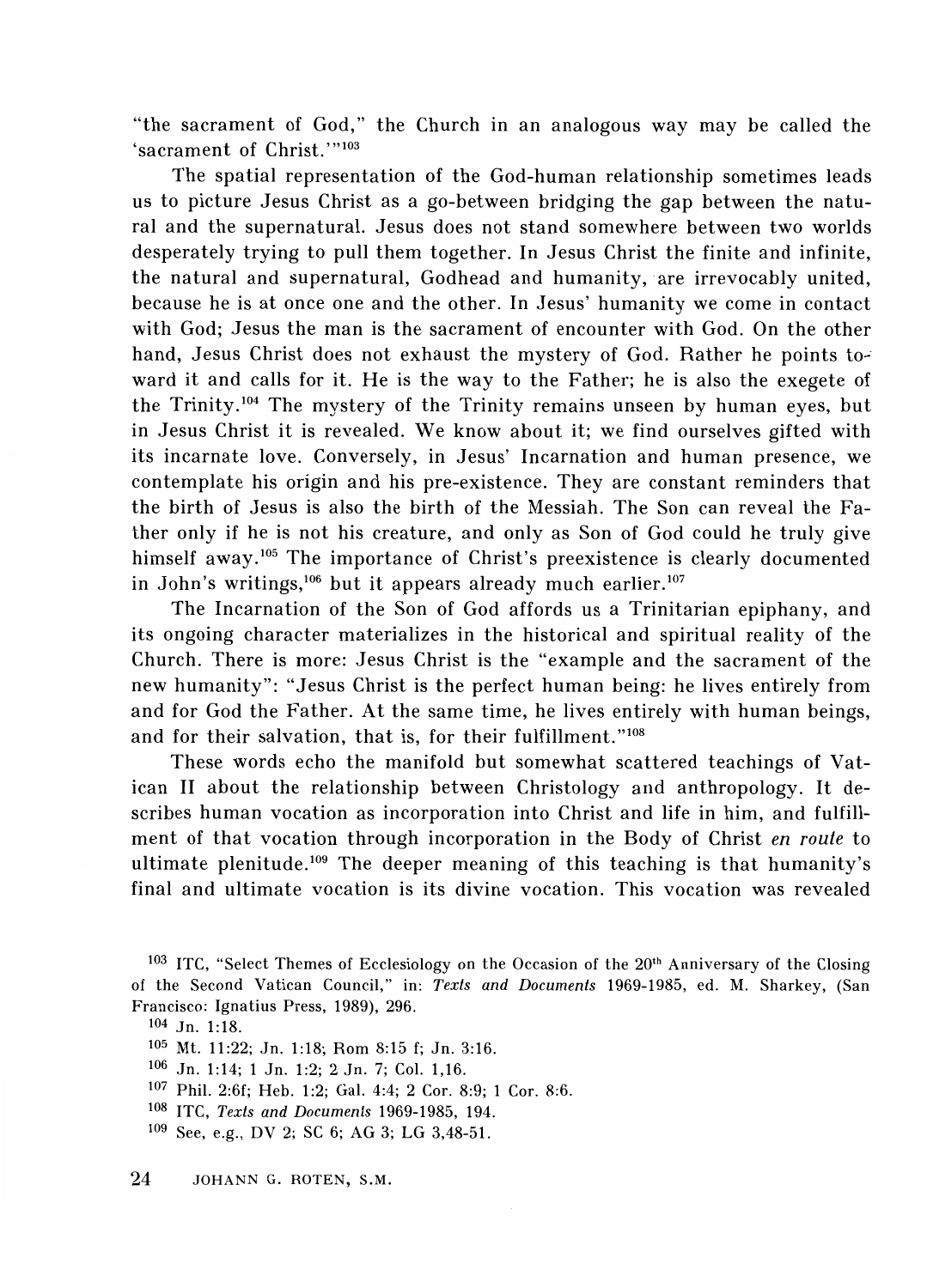to us through the Incarnation and the whole of Christ's life. The major texts of *Gaudium and Spes* dealing with human destiny clearly state that anthropology finds in Christology both its foundation and culmination. Christ is presented as the center of humankind and as the goal of history. Perfect man himself, "the Lord is the goal of human history, the focal point of the longings of history and of civilization, the center of the human race, the joy of every heart, and the answer to all its yearnings."<sup>110</sup>

The key text of *Gaudium and Spes* on anthropology brings this into even sharper focus when it states: "The truth is that only in the mystery of the incarnate word does the mystery of man take on light. For Adam, the first human being, was a type of the one who was to come, Christ the Lord. Christ the new Adam, in the very revelation of the mystery of the Father and of his love, fully reveals humankind to itself and brings to light its high calling."<sup>111</sup> We may formulate that whatever is asserted of humanity is also eminently affirmed of Christ. However, this is not a matter of simple juxtaposition or parallelism. Adam does not explain Christ; it is Christ who explains Adam. Christ is the "image of the invisible God,"<sup>112</sup> and it is through his perfect humanity that he reveals God to us, as well as our divine vocation. In some way, all humankind was assumed by the Son, as predicated already by the Fathers,<sup>113</sup> and thus he restored in human beings the divine likeness that had been disfigured by sin.

Other specific aspects of our identity in Christ could be mentioned, e.g. concerning human freedom and our communitarian vocation. More could be said about our likeness with Christ at the time of creation and/or that of redemption. The most important statement is made if we acknowledge that Jesus Christ is the object of all things. Who knows him knows the reason for everything (Pascal).

Judas' and Peter's treasons are both the fatal consequence of not knowing who Christ really is. For Judas, Jesus Christ was not convincing enough, certainly not as obsessively convincing as his own egotistical appetites. For Peter, Jesus Christ sounded convincing enough, so much so that Peter overestimated his abilities to follow the Lord. In both situations, the main actors failed to know Jesus as the *reason for everything.* 

The only rightful response in facing Jesus Christ—the only way to avoid betrayal-lies with humility, because humility is an experience of the absolute, the experience of an absolute boundary and of absolute greatness beyond it. In truth, to cite a fine thought of Cardinal Journet, *humility is already adoration*.

110 GS, 45. 111 GS, 22. 112 Col. 1:15; GS, 10. 113 See, e.g., Clement of Alexandria, *Pedagogus,* 11.20.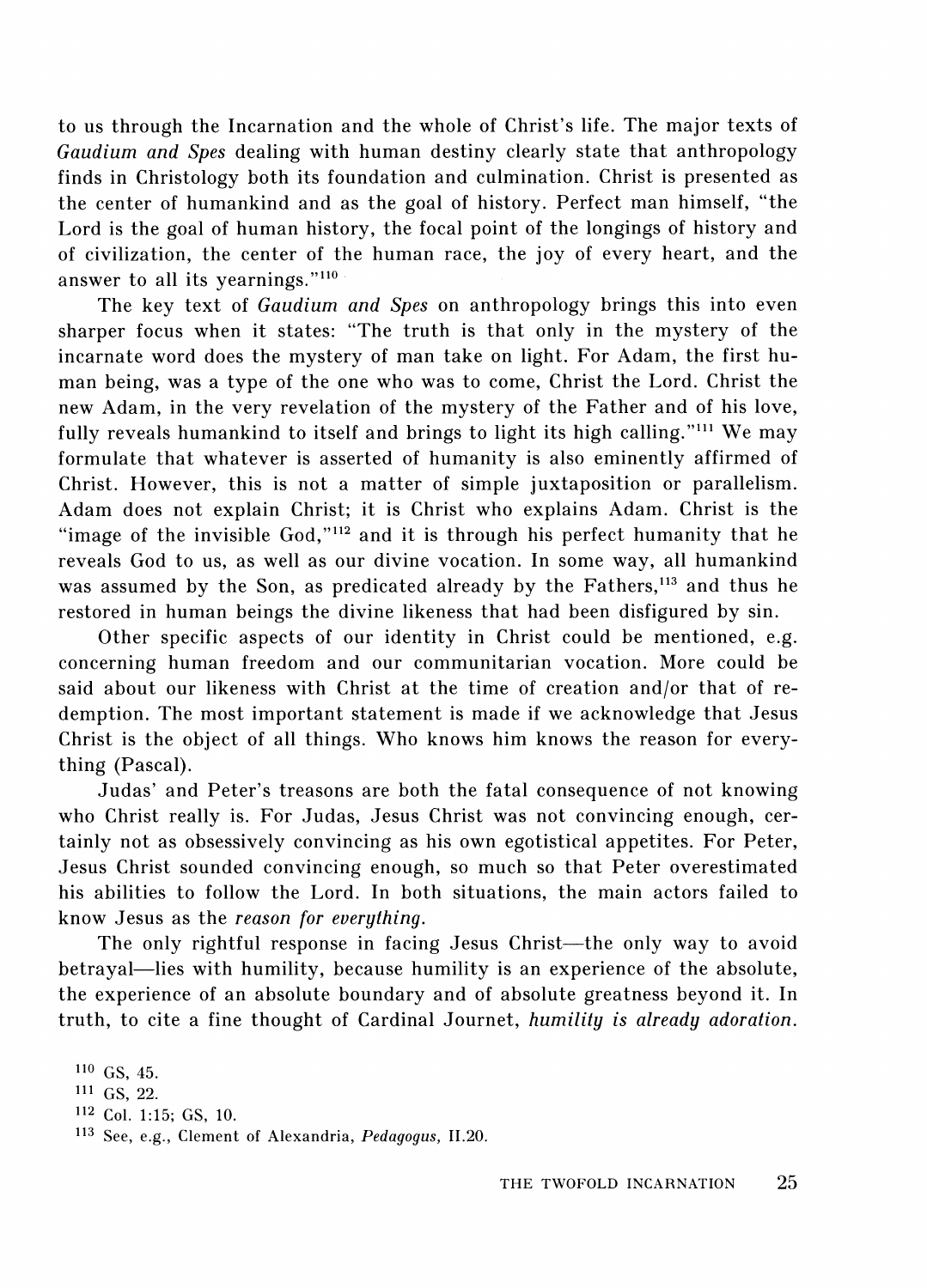What then does Christian humility mean? It means to endure God as He is. Consequently, no anthropology can claim to be Christian if it does not seek ultimate meaning in Jesus Christ. This is what is meant by: "There is no Christian anthropology without Christology." $114$ 

Incarnation needs to be understood historically and personally. The very logic of Christ's birth in time and space exacts a rebirth in our hearts. If the Messiah were born a thousand times but not in my heart (Angelus Silesius), Incarnation would not have reached its intended term. The historical truth about Christmas (R. Brown) constitutes the foundation of our faith, but it must precisely be that: a foundation of *faith*.<sup>115</sup> According to S. L. Jaki, this leads to the heart of what is at stake in the Christmas story: "Even if revelation were a purely doctrinal message, scholarly interpretation of texts embodying it must render justice to its special nature, a communication of the supernatural. While that communication cannot be contradictory to nature, it has to transcend the limits of sheer nature. Otherwise it would not be supernatural. "116 Indeed, it transcends nature in two directions: 1) toward the divine source of its presence, but also 2) toward its personalization in human hearts and souls, and attention to a spirituality of Incarnation.

#### 4. A Spirituality of Incarnation

It is with the twentieth century-before and after World War II-that Incarnation becomes a major theme in spiritual literature and is formulated in terms of *devoir d'incarnation* (incarnational task). lncarnational spirituality had many sources of inspiration, from the launching of Catholic Action<sup>117</sup> to the theology of the Mystical Body, passing through *earthly realities* to the spirituality of the body and of marriage. It was influenced by twentieth-century humanism, anthropology, existentialism, and historical consciousness. Keywords of the incarnational period are *witnessing, mission, commitment,* and the famous *signs of the times.* Among the key ideas is the notion of the ongoing incarnation, at all times and in all places, and the penetration and transfiguration of human reality by uncreated love.

Incarnational spirituality called for a new style of holiness, materializing in sanctification of daily life and worldly realities. It reached out to the social and cultural order in a generous and somewhat romantic gesture before it eventual-

<sup>114</sup> See: R. Latourelle, *Vatican II: Assessment and Perspectives, vol. II, (New York: Paulist Press, 1989 ),* chapters 36-38.

<sup>115</sup> R. Laurentin, *The Truth of Christmas beyond the Myths: The Infancy Narratives of Christ,*  (Baltimore: St. Bede's Publications, 1986) . Such is the overall tenor of this book!

<sup>116</sup> S. L. Jaki, *Catholic Essays,* (Front Royal, VA: Christendom Press, 1990), 52-53.

<sup>117</sup> Pius XI, *Quas primas,* December 11, 1925.